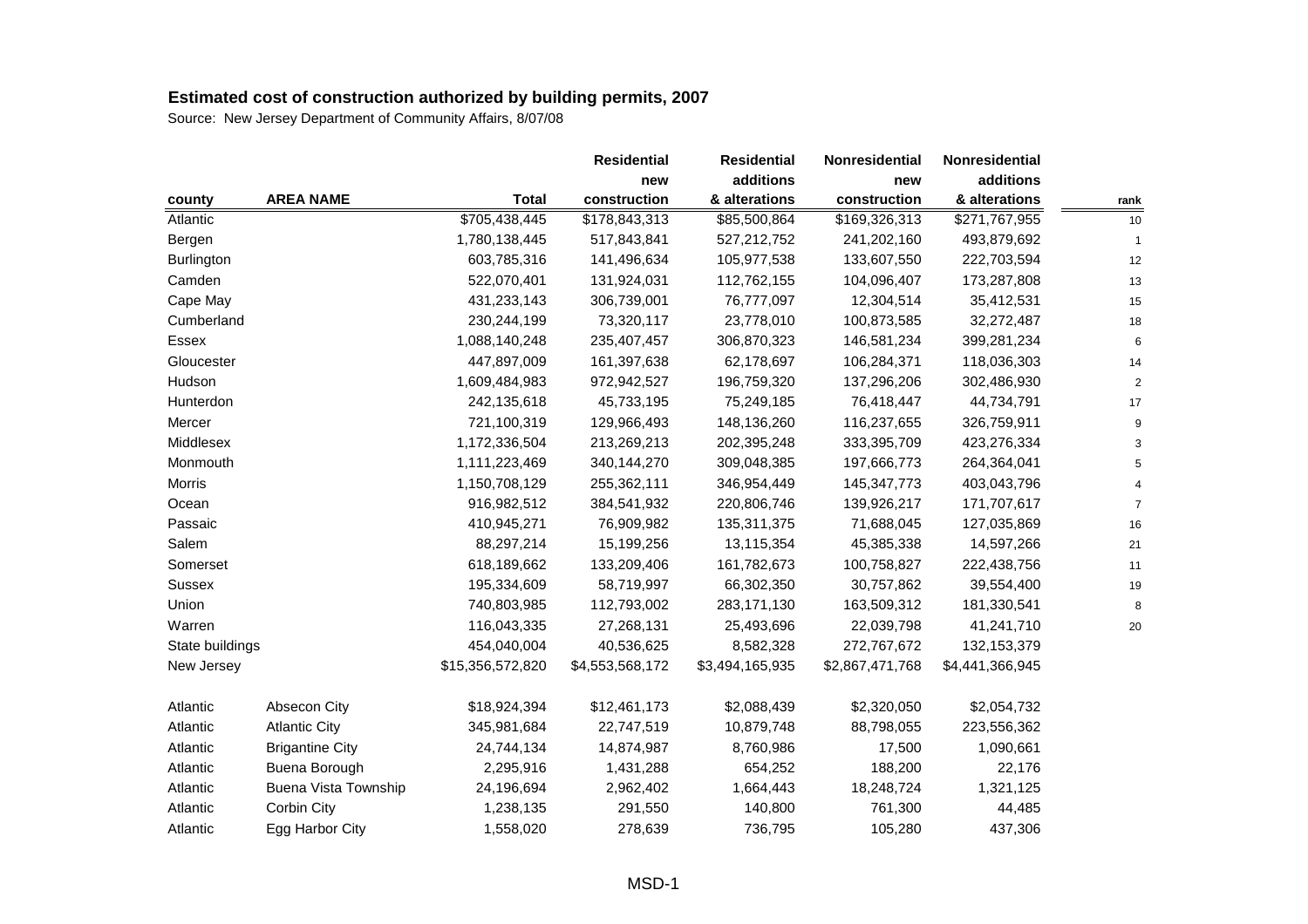|          |                          |              | <b>Residential</b> | <b>Residential</b> | Nonresidential | Nonresidential |      |
|----------|--------------------------|--------------|--------------------|--------------------|----------------|----------------|------|
|          |                          |              | new                | additions          | new            | additions      |      |
| county   | <b>AREA NAME</b>         | <b>Total</b> | construction       | & alterations      | construction   | & alterations  | rank |
| Atlantic | Egg Harbor Township      | 81,100,620   | 35,337,076         | 7,472,945          | 27,959,352     | 10,331,247     |      |
| Atlantic | <b>Estell Manor City</b> | 602,247      | 241,625            | 191,433            | 83,254         | 85,935         |      |
| Atlantic | Folsom Borough           | 1,653,238    | 753,709            | 483,369            | 107,000        | 309,160        |      |
| Atlantic | Galloway Township        | 39,088,622   | 13,959,153         | 5,916,758          | 13,662,540     | 5,550,171      |      |
| Atlantic | Hamilton Township        | 30,398,955   | 17,371,079         | 2,901,408          | 541,789        | 9,584,679      |      |
| Atlantic | Hammonton Township       | 20,518,335   | 3,896,425          | 3,599,879          | 7,629,643      | 5,392,388      |      |
| Atlantic | Linwood City             | 10,271,863   | 3,982,086          | 4,167,277          | 679,000        | 1,443,500      |      |
| Atlantic | <b>Longport City</b>     | 16,841,482   | 14,909,682         | 1,907,037          | 0              | 24,763         |      |
| Atlantic | Margate City             | 31,669,404   | 17,206,431         | 12,972,753         | 170,535        | 1,319,685      |      |
| Atlantic | <b>Mullica City</b>      | 4,878,129    | 2,380,575          | 1,487,540          | 506,361        | 503,653        |      |
| Atlantic | Northfield City          | 12,909,362   | 1,414,175          | 2,869,709          | 4,267,020      | 4,358,458      |      |
| Atlantic | Pleasantville City       | 16,658,420   | 8,580,374          | 3,199,313          | 2,849,160      | 2,029,573      |      |
| Atlantic | Port Republic City       | 920,980      | 159,005            | 675,340            | $\Omega$       | 86,635         |      |
| Atlantic | Somers Point City        | 6,048,015    | 693,300            | 2,962,355          | 401,550        | 1,990,810      |      |
| Atlantic | Ventnor City             | 11,757,076   | 2,588,900          | 9,125,576          | 0              | 42,600         |      |
| Atlantic | Weymouth Township        | 1,182,720    | 322,160            | 642,709            | 30,000         | 187,851        |      |
| Bergen   | Allendale Borough        | 11,086,518   | 3,155,166          | 6,249,240          | 445,250        | 1,236,862      |      |
| Bergen   | Alpine Borough           | 27,292,430   | 20,926,000         | 5,331,175          | 345,800        | 689,455        |      |
| Bergen   | Bergenfield Borough      | 20,534,252   | 3,577,500          | 12,045,952         | 9,160          | 4,901,640      |      |
| Bergen   | Bogota Borough           | 2,529,851    | 200,500            | 1,659,184          | 0              | 670,167        |      |
| Bergen   | Carlstadt Borough        | 33,105,893   | 1,250,000          | 1,142,013          | 1,180,000      | 29,533,880     |      |
| Bergen   | Cliffside Park Borough   | 36,223,156   | 28,617,495         | 6,320,167          | 0              | 1,285,494      |      |
| Bergen   | Closter Borough          | 18,721,835   | 8,970,686          | 4,111,305          | 39,900         | 5,599,944      |      |
| Bergen   | Cresskill Borough        | 13,853,980   | 6,391,652          | 5,716,926          | 546,201        | 1,199,201      |      |
| Bergen   | Demarest Borough         | 19,328,807   | 9,330,779          | 6,494,810          | 128,880        | 3,374,338      |      |
| Bergen   | Dumont Borough           | 7,754,773    | 2,337,622          | 5,170,149          | 0              | 247,002        |      |
| Bergen   | Elmwood Park Borough     | 14,521,101   | 4,725,095          | 6,528,726          | 1,200,000      | 2,067,280      |      |
| Bergen   | East Rutherford Borough  | 141,790,173  | 71,891,775         | 2,154,782          | 62,242,521     | 5,501,095      |      |
| Bergen   | Edgewater Borough        | 35,873,869   | 25,279,550         | 4,470,256          | 71,500         | 6,052,563      |      |
| Bergen   | Emerson Borough          | 18,445,460   | 2,011,175          | 5,579,073          | 10,077,652     | 777,560        |      |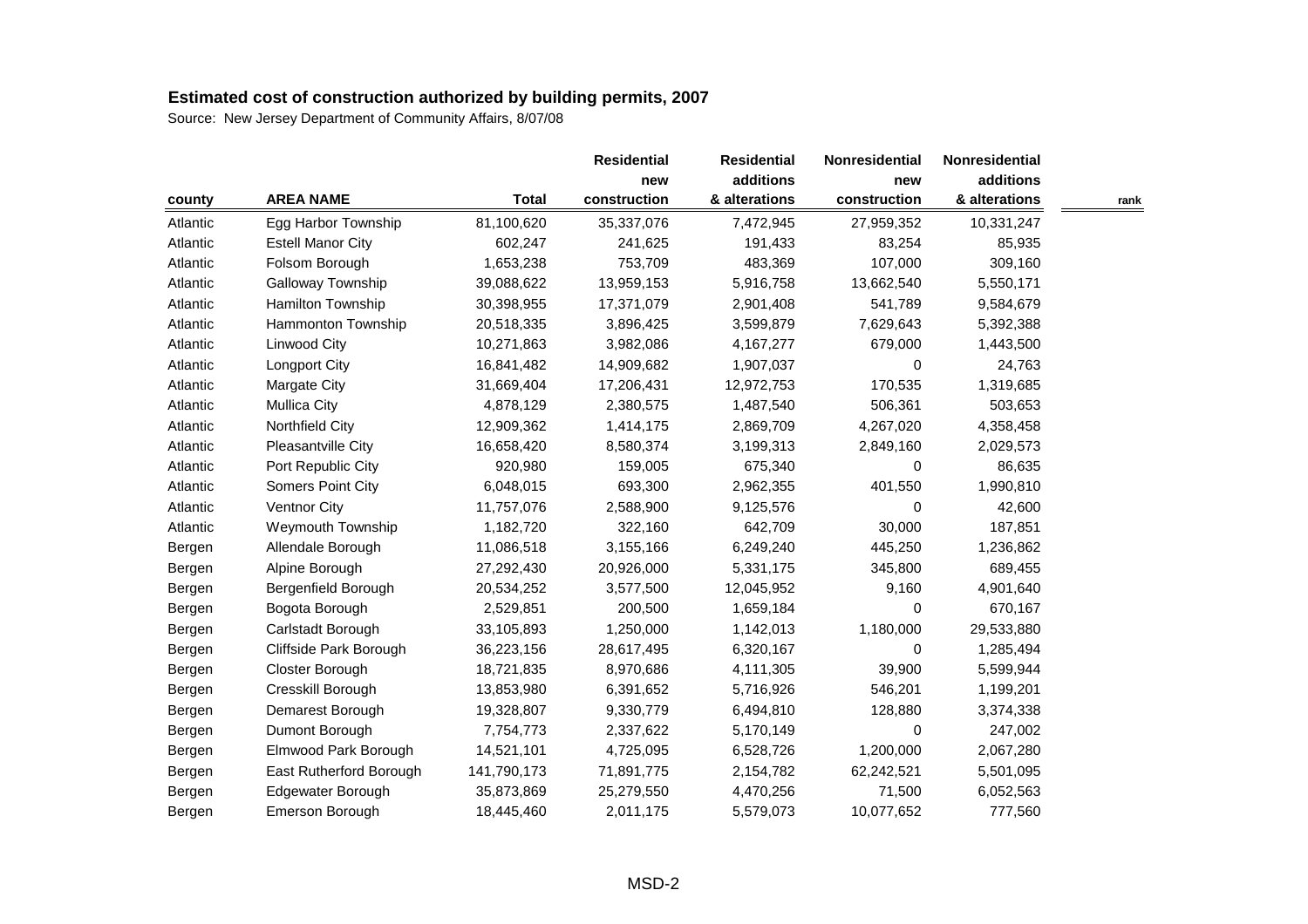|        |                          |              | <b>Residential</b> | <b>Residential</b> | Nonresidential | Nonresidential |      |
|--------|--------------------------|--------------|--------------------|--------------------|----------------|----------------|------|
|        |                          |              | new                | additions          | new            | additions      |      |
| county | <b>AREA NAME</b>         | <b>Total</b> | construction       | & alterations      | construction   | & alterations  | rank |
| Bergen | Englewood City           | 124,912,849  | 43,756,255         | 14,820,680         | 37,386,285     | 28,949,629     |      |
| Bergen | Englewood Cliffs Borough | 79,804,277   | 16,990,600         | 12,181,624         | 11,600,001     | 39,032,052     |      |
| Bergen | Fair Lawn Borough        | 27,100,243   | 1,265,375          | 16,659,711         | 1,715,651      | 7,459,506      |      |
| Bergen | Fairview Borough         | 7,829,164    | 4,728,452          | 1,820,530          | 0              | 1,280,182      |      |
| Bergen | Fort Lee Borough         | 35,923,963   | 9,720,221          | 14,442,181         | 999,000        | 10,762,561     |      |
| Bergen | Franklin Lakes Borough   | 43,730,411   | 24,768,340         | 11,438,319         | 2,218,120      | 5,305,632      |      |
| Bergen | <b>Garfield City</b>     | 8,403,978    | 1,747,225          | 3,856,170          | 743,520        | 2,057,063      |      |
| Bergen | Glen Rock Borough        | 20,781,178   | 2,162,840          | 16,654,530         | 385,300        | 1,578,508      |      |
| Bergen | Hackensack City          | 61,406,977   | 2,684,758          | 9,091,856          | 11,987,299     | 37,643,064     |      |
| Bergen | Harrington Park Borough  | 10,482,526   | 1,969,020          | 6,284,221          | 70,500         | 2,158,785      |      |
| Bergen | Hasbrouck Heights Borouç | 10,294,680   | 2,867,351          | 4,589,116          | 240,700        | 2,597,513      |      |
| Bergen | Haworth Borough          | 22,768,357   | 2,766,960          | 3,813,876          | 15,891,500     | 296,021        |      |
| Bergen | Hillsdale Borough        | 13,679,324   | 3,094,800          | 9,619,487          | 87,600         | 877,437        |      |
| Bergen | Ho-Ho-Kus Borough        | 13,733,188   | 3,859,000          | 9,096,196          | 73,000         | 704,992        |      |
| Bergen | Leonia Borough           | 6,627,583    | 553,250            | 2,483,919          | 1,000          | 3,589,414      |      |
| Bergen | Little Ferry Borough     | 9,291,046    | 488,200            | 2,071,017          | 2,330,000      | 4,401,829      |      |
| Bergen | Lodi Borough             | 10,553,131   | 1,634,000          | 4,785,883          | 328,300        | 3,804,948      |      |
| Bergen | Lyndhurst Township       | 15,985,520   | 1,458,655          | 7,469,188          | 1,290,981      | 5,766,696      |      |
| Bergen | Mahwah Township          | 46,638,132   | 18,923,044         | 17,501,152         | 2,710,028      | 7,503,908      |      |
| Bergen | Maywood Borough          | 4,437,138    | 329,200            | 3,600,104          | 0              | 507,834        |      |
| Bergen | Midland Park Borough     | 5,760,087    | 632,275            | 3,509,719          | 41,800         | 1,576,293      |      |
| Bergen | Montvale Borough         | 61,376,779   | 16,881,550         | 5,616,581          | 618,500        | 38,260,148     |      |
| Bergen | Moonachie Borough        | 2,898,700    | 575,000            | 466,373            | 104,800        | 1,752,527      |      |
| Bergen | New Milford Borough      | 11,187,676   | 2,068,600          | 7,236,544          | 926,500        | 956,032        |      |
| Bergen | North Arlington Borough  | 5,844,492    | 193,300            | 3,363,023          | 676,500        | 1,611,669      |      |
| Bergen | Northvale Borough        | 14,366,408   | 5,246,480          | 2,160,361          | 2,212,200      | 4,747,367      |      |
| Bergen | Norwood Borough          | 9,451,480    | 4,602,800          | 2,993,968          | 106,804        | 1,747,908      |      |
| Bergen | Oakland Borough          | 16,438,830   | 433,300            | 10,979,467         | 1,530,000      | 3,496,063      |      |
| Bergen | Old Tappan Borough       | 15,749,384   | 5,262,896          | 6,367,172          | 0              | 4,119,316      |      |
| Bergen | Oradell Borough          | 12,993,421   | 976,001            | 7,958,772          | 171,750        | 3,886,898      |      |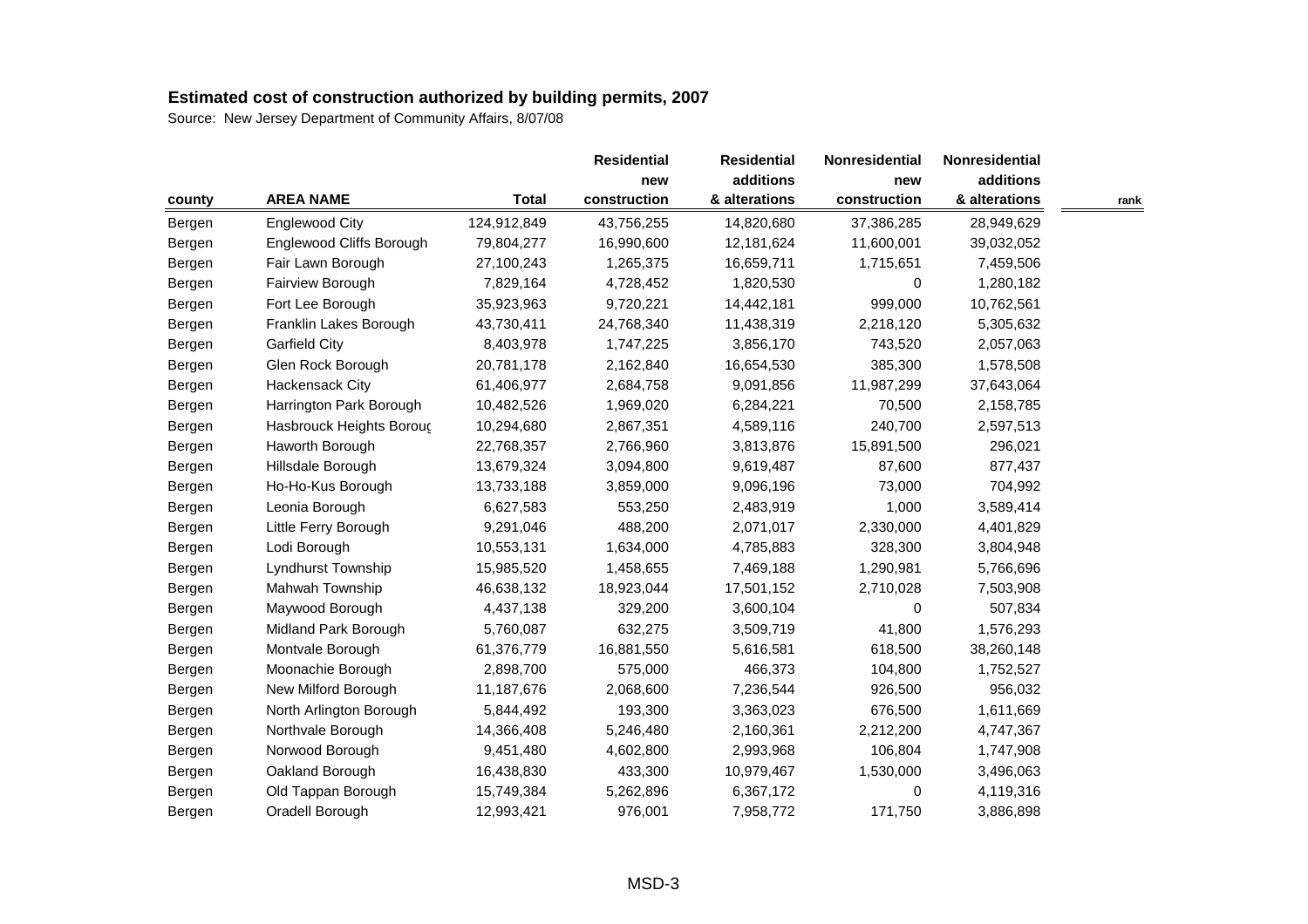|                   |                            |              | <b>Residential</b> | <b>Residential</b> | Nonresidential | Nonresidential |      |
|-------------------|----------------------------|--------------|--------------------|--------------------|----------------|----------------|------|
|                   |                            |              | new                | additions          | new            | additions      |      |
| county            | <b>AREA NAME</b>           | <b>Total</b> | construction       | & alterations      | construction   | & alterations  | rank |
| Bergen            | Palisades Park Borough     | 19,468,530   | 12,591,400         | 2,612,915          | 640,000        | 3,624,215      |      |
| Bergen            | Paramus Borough            | 125,617,761  | 10,154,252         | 19,798,274         | 175,000        | 95,490,235     |      |
| Bergen            | Park Ridge Borough         | 11,573,282   | 2,128,020          | 5,219,876          | 0              | 4,225,386      |      |
| Bergen            | Ramsey Borough             | 30,439,203   | 3,227,600          | 13,700,188         | 3,444,835      | 10,066,580     |      |
| Bergen            | Ridgefield Borough         | 13,710,877   | 3,010,600          | 3,068,600          | 2,045,800      | 5,585,877      |      |
| Bergen            | Ridgefield Park Village    | 25,029,251   | 343,400            | 3,926,194          | 18,165,580     | 2,594,077      |      |
| Bergen            | Ridgewood Village          | 46,781,405   | 3,150,500          | 37,481,132         | 536,650        | 5,613,123      |      |
| Bergen            | River Edge Borough         | 11,195,414   | 1,157,400          | 7,732,925          | 134,600        | 2,170,489      |      |
| Bergen            | <b>River Vale Township</b> | 13,998,328   | 4,544,520          | 8,689,132          | 0              | 764,676        |      |
| Bergen            | Rochelle Park Township     | 4,182,147    | 32,100             | 2,721,243          | 3,500          | 1,425,304      |      |
| Bergen            | Rockleigh Borough          | 744,500      | 0                  | 92,800             | 0              | 651,700        |      |
| Bergen            | Rutherford Borough         | 17,772,261   | 1,623,952          | 9,371,325          | 592,099        | 6,184,885      |      |
| Bergen            | Saddle Brook Township      | 29,286,195   | 18,074,451         | 6,647,776          | 133,200        | 4,430,768      |      |
| Bergen            | Saddle River Borough       | 20,976,385   | 10,668,300         | 9,318,985          | 0              | 989,100        |      |
| Bergen            | South Hackensack Twp       | 2,040,779    | 0                  | 287,464            | 0              | 1,753,315      |      |
| Bergen            | <b>Teaneck Township</b>    | 42,510,576   | 7,492,154          | 23,074,995         | 2,492,382      | 9,451,045      |      |
| Bergen            | <b>Tenafly Borough</b>     | 79,274,533   | 31,923,535         | 15,008,301         | 6,775,775      | 25,566,922     |      |
| Bergen            | Teterboro Borough          | 5,229,875    | $\Omega$           | $\Omega$           | 657,000        | 4,572,875      |      |
| Bergen            | Upper Saddle River Borou   | 22,400,662   | 10,363,913         | 10,690,515         | 888,000        | 458,234        |      |
| Bergen            | Waldwick Borough           | 17,629,470   | 4,283,870          | 5,834,168          | 4,645,000      | 2,866,432      |      |
| Bergen            | <b>Wallington Borough</b>  | 4,714,942    | 884,200            | 1,563,103          | 553,400        | 1,714,239      |      |
| Bergen            | Washington Township        | 14,950,303   | 3,080,598          | 11,869,705         | 0              | 0              |      |
| Bergen            | Westwood Borough           | 11,811,357   | 1,703,983          | 5,359,757          | 2,994,050      | 1,753,567      |      |
| Bergen            | Woodcliff Lake Borough     | 37,517,533   | 3,682,350          | 7,585,023          | 22,960,286     | 3,289,874      |      |
| Bergen            | Wood-Ridge Borough         | 4,402,655    | 1,952,400          | 1,863,039          | 22,000         | 565,216        |      |
| Bergen            | Wyckoff Township           | 35,367,201   | 10,465,600         | 17,789,819         | 608,500        | 6,503,282      |      |
| Burlington        | <b>Bass River Township</b> | 2,070,437    | 481,025            | 342,584            | 99,582         | 1,147,246      |      |
| <b>Burlington</b> | <b>Beverly City</b>        | 2,005,776    | 296,400            | 1,280,280          | 25,000         | 404,096        |      |
| Burlington        | <b>Bordentown City</b>     | 1,837,895    | 114,035            | 813,695            | 11,300         | 898,865        |      |
| <b>Burlington</b> | Bordentown Township        | 16,522,401   | 26,050             | 4,079,564          | 820,428        | 11,596,359     |      |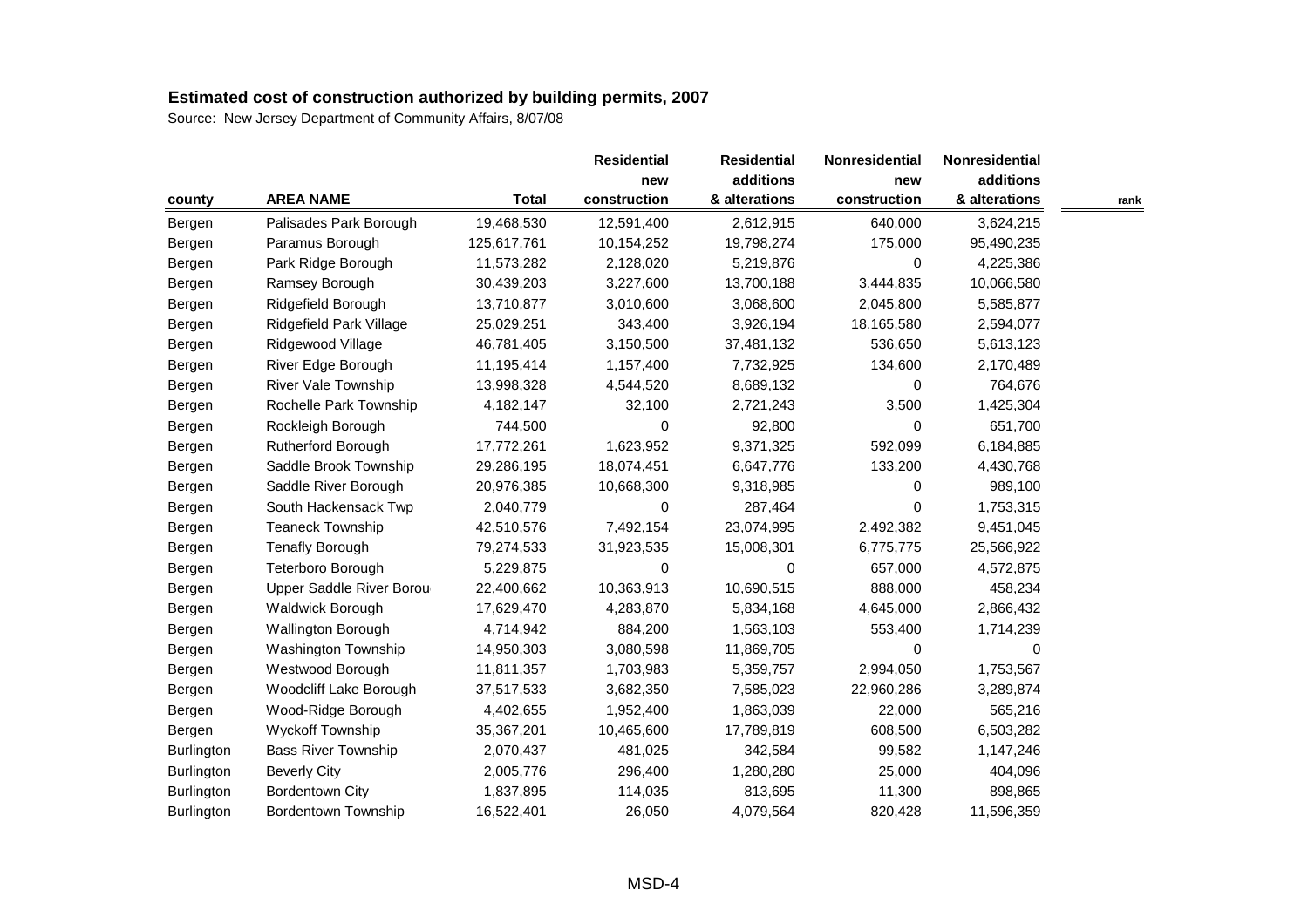|                   |                                |              | <b>Residential</b> | <b>Residential</b> | Nonresidential | Nonresidential |      |
|-------------------|--------------------------------|--------------|--------------------|--------------------|----------------|----------------|------|
|                   |                                |              | new                | additions          | new            | additions      |      |
| county            | <b>AREA NAME</b>               | <b>Total</b> | construction       | & alterations      | construction   | & alterations  | rank |
| Burlington        | <b>Burlington City</b>         | 4,162,479    | 138,415            | 2,477,414          | 65,926         | 1,480,724      |      |
| Burlington        | <b>Burlington Township</b>     | 27,548,570   | 5,312,037          | 5,136,263          | 10,326,049     | 6,774,221      |      |
| Burlington        | <b>Chesterfield Township</b>   | 30,349,004   | 27,946,172         | 1,766,579          | 547,248        | 89,005         |      |
| Burlington        | Cinnaminson Township           | 24,144,554   | 5,623,850          | 5,119,267          | 7,488,994      | 5,912,443      |      |
| Burlington        | Delanco Township               | 10,925,470   | 8,511,851          | 636,375            | 11,500         | 1,765,744      |      |
| Burlington        | Delran Township                | 9,727,735    | 392,777            | 4,395,011          | 1,710,393      | 3,229,554      |      |
| Burlington        | Eastampton Township            | 8,627,166    | 4,358,678          | 1,384,126          | 1,865,831      | 1,018,531      |      |
| Burlington        | <b>Edgewater Park Township</b> | 2,945,610    | 177,100            | 1,679,920          | 0              | 1,088,590      |      |
| Burlington        | Evesham Township               | 34,874,891   | 2,805,160          | 3,014,717          | 7,789,443      | 21,265,571     |      |
| <b>Burlington</b> | Fieldsboro Borough             | 101,368      | 0                  | 86,518             | 0              | 14,850         |      |
| Burlington        | Florence Township              | 68,864,309   | 6,229,705          | 2,726,990          | 45,869,154     | 14,038,460     |      |
| Burlington        | Hainesport Township            | 5,676,089    | 862,758            | 1,933,423          | 1,527,802      | 1,352,106      |      |
| Burlington        | Lumberton Township             | 8,225,833    | 124,000            | 2,312,443          | 1,935,209      | 3,854,181      |      |
| Burlington        | Mansfield Township             | 19,252,042   | 12,902,828         | 2,033,231          | 2,299,715      | 2,016,268      |      |
| Burlington        | Maple Shade Borough            | 11,814,945   | 776,590            | 3,335,730          | 830,560        | 6,872,065      |      |
| Burlington        | <b>Medford Township</b>        | 78,766,784   | 13,033,339         | 7,931,917          | 3,503,991      | 54,297,537     |      |
| Burlington        | Medford Lakes Borough          | 6,458,304    | 1,177,422          | 4,335,948          | 308,174        | 636,760        |      |
| Burlington        | Moorestown Township            | 42, 151, 026 | 5,724,066          | 14,865,224         | 5,326,291      | 16,235,445     |      |
| Burlington        | Mount Holly Township           | 8,919,203    | 674,000            | 1,903,587          | 160,700        | 6,180,916      |      |
| Burlington        | Mount Laurel Township          | 66,088,130   | 10,936,129         | 2,840,100          | 21,179,631     | 31,132,270     |      |
| Burlington        | New Hanover Township           | 1,371,496    | 321,750            | 84,524             | 18,900         | 946,322        |      |
| Burlington        | North Hanover Township         | 6,600,586    | 2,422,340          | 1,341,087          | 2,702,209      | 134,950        |      |
| <b>Burlington</b> | Palmyra Borough                | 3,605,944    | 626,900            | 1,717,972          | 599,566        | 661,506        |      |
| Burlington        | Pemberton Borough              | 4,641,392    | 4,242,729          | 354,013            | 33,400         | 11,250         |      |
| Burlington        | Pemberton Township             | 22,352,793   | 3,455,355          | 5,808,668          | 446,887        | 12,641,883     |      |
| Burlington        | Riverside Township             | 2,779,211    | 363,030            | 1,706,641          | 0              | 709,540        |      |
| Burlington        | Riverton Borough               | 2,469,224    | 867,400            | 1,022,355          | 103,850        | 475,619        |      |
| <b>Burlington</b> | Shamong Township               | 4,210,549    | 297,700            | 1,855,929          | 620,724        | 1,436,196      |      |
| Burlington        | Southampton Township           | 10,719,298   | 3,916,598          | 3,114,832          | 1,930,476      | 1,757,392      |      |
| Burlington        | Springfield Township           | 4,720,380    | 2,212,500          | 882,341            | 1,153,875      | 471,664        |      |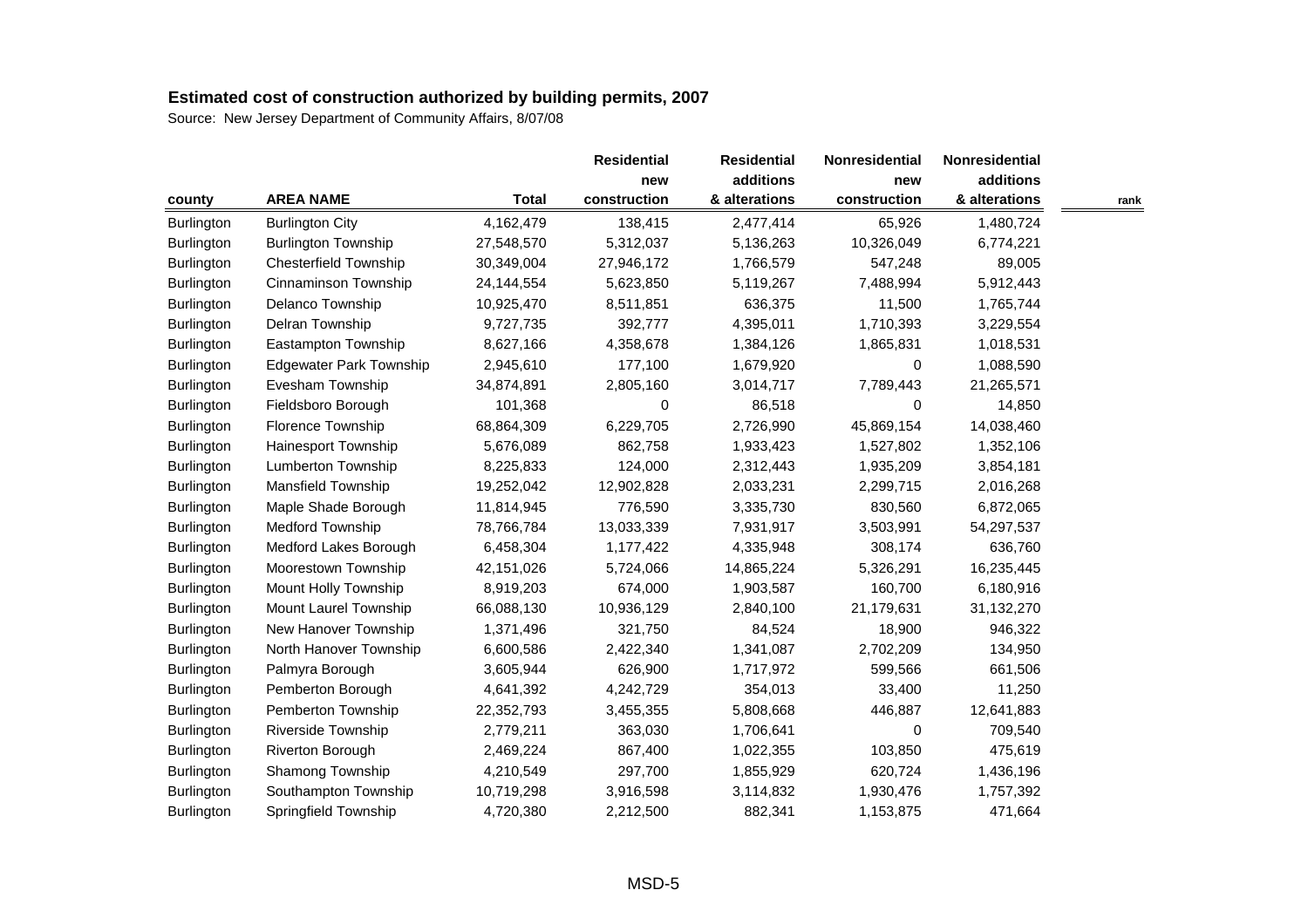|            |                            |              | <b>Residential</b> | <b>Residential</b> | Nonresidential | Nonresidential |      |
|------------|----------------------------|--------------|--------------------|--------------------|----------------|----------------|------|
|            |                            |              | new                | additions          | new            | additions      |      |
| county     | <b>AREA NAME</b>           | <b>Total</b> | construction       | & alterations      | construction   | & alterations  | rank |
| Burlington | Tabernacle Township        | 7,816,721    | 3,582,895          | 1,413,149          | 1,581,005      | 1,239,672      |      |
| Burlington | Washington Township        | 876,423      | 516,070            | 272,455            | 30,000         | 57,898         |      |
| Burlington | <b>Westampton Township</b> | 19,866,694   | 7,844,640          | 2,250,443          | 7,943,950      | 1,827,661      |      |
| Burlington | Willingboro Township       | 16,024,317   | 503,240            | 7,356,395          | 2,321,787      | 5,842,895      |      |
| Burlington | <b>Woodland Township</b>   | 1,697,050    | 1,148,000          | 254,280            | 46,500         | 248,270        |      |
| Burlington | Wrightstown Borough        | 1,973,217    | 551,100            | 111,548            | 371,500        | 939,069        |      |
| Camden     | Audubon Borough            | 4,674,249    | 468,625            | 3,447,883          | 4,500          | 753,241        |      |
| Camden     | Audubon Park Borough       | 97,591       | 0                  | 53,091             | 20,200         | 24,300         |      |
| Camden     | Barrington Borough         | 7,802,378    | 1,206,650          | 4,431,868          | 0              | 2,163,860      |      |
| Camden     | Bellmawr Borough           | 6,881,955    | 563,972            | 2,786,144          | 12,600         | 3,519,239      |      |
| Camden     | Berlin Borough             | 20,768,069   | 8,584,030          | 1,768,695          | 4,636,829      | 5,778,515      |      |
| Camden     | Berlin Township            | 6,586,828    | 3,403,708          | 970,491            | 1,200,001      | 1,012,628      |      |
| Camden     | Brooklawn Borough          | 934,024      | 0                  | 493,377            | 0              | 440,647        |      |
| Camden     | Camden City                | 90,309,553   | 36,158,323         | 6,958,775          | 28,164,381     | 19,028,074     |      |
| Camden     | Cherry Hill Township       | 126,879,684  | 7,052,970          | 19,616,225         | 44,866,882     | 55,343,607     |      |
| Camden     | Chesilhurst Borough        | 1,666,590    | 1,382,050          | 214,940            | 16,850         | 52,750         |      |
| Camden     | <b>Clementon Borough</b>   | 1,846,582    | 436,820            | 758,801            | 5,100          | 645,861        |      |
| Camden     | Collingswood Borough       | 7,078,946    | 300,000            | 4,313,050          | 544,200        | 1,921,696      |      |
| Camden     | Gibbsboro Borough          | 2,668,096    | 285,850            | 795,944            | 1,131,000      | 455,302        |      |
| Camden     | Gloucester City            | 8,715,663    | 6,102,138          | 1,411,510          | 19,600         | 1,182,415      |      |
| Camden     | <b>Gloucester Township</b> | 30,704,024   | 800,634            | 11,080,704         | 2,838,647      | 15,984,039     |      |
| Camden     | Haddon Township            | 7,917,910    | 584,105            | 4,932,039          | 510,000        | 1,891,766      |      |
| Camden     | Haddonfield Borough        | 15,235,352   | 3,923,203          | 9,085,415          | 50,000         | 2,176,734      |      |
| Camden     | Haddon Heights Borough     | 10,695,151   | 4,787,379          | 3,485,708          | 2,059,100      | 362,964        |      |
| Camden     | Hi-nella Borough           | 68,292       | 0                  | 59,300             | 0              | 8,992          |      |
| Camden     | Laurel Springs Borough     | 1,918,653    | 167,150            | 774,169            | 39,700         | 937,634        |      |
| Camden     | Lawnside Borough           | 2,763,671    | 1,561,109          | 502,969            | 0              | 699,593        |      |
| Camden     | Lindenwold Borough         | 25,342,979   | 20,517,865         | 2,011,949          | 2,363,362      | 449,803        |      |
| Camden     | Magnolia Borough           | 4,305,340    | 507,475            | 888,380            | 1,101,085      | 1,808,400      |      |
| Camden     | Merchantville Borough      | 1,289,321    | 0                  | 1,036,065          | 0              | 253,256        |      |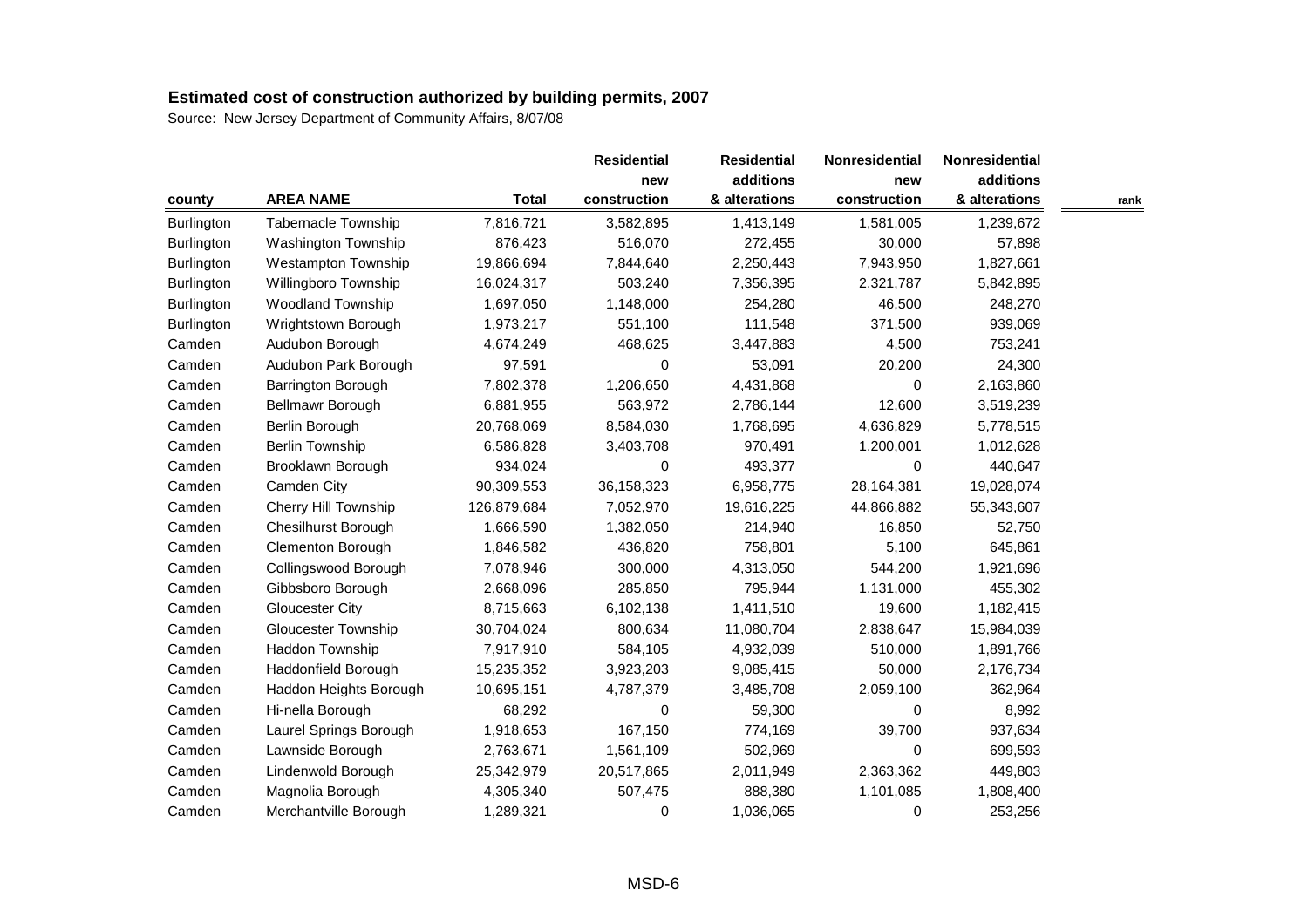|            |                        |              | <b>Residential</b> | <b>Residential</b> | Nonresidential | Nonresidential |      |
|------------|------------------------|--------------|--------------------|--------------------|----------------|----------------|------|
|            |                        |              | new                | additions          | new            | additions      |      |
| county     | <b>AREA NAME</b>       | <b>Total</b> | construction       | & alterations      | construction   | & alterations  | rank |
| Camden     | Mount Ephraim Borough  | 2,548,703    | 206,776            | 1,137,478          | 958,400        | 246,049        |      |
| Camden     | Oaklyn Borough         | 1,232,954    | 18,800             | 804,843            | 10,000         | 399,311        |      |
| Camden     | Pennsauken Township    | 24,645,566   | 2,014,731          | 8,023,784          | 1,264,125      | 13,342,926     |      |
| Camden     | Pine Hill Borough      | 3,270,987    | 396,653            | 1,065,198          | 1,182,308      | 626,828        |      |
| Camden     | Pine Valley Borough    | 461,450      | 456,100            | 3,800              | 0              | 1,550          |      |
| Camden     | Runnemede Borough      | 4,032,027    | 568,500            | 1,754,368          | 0              | 1,709,159      |      |
| Camden     | Somerdale Borough      | 1,893,794    | 150,900            | 735,708            | 614,100        | 393,086        |      |
| Camden     | Stratford Borough      | 18,227,132   | 19,780             | 1,373,355          | 61,800         | 16,772,197     |      |
| Camden     | Tavistock Borough      | 0            | 0                  | 0                  | 0              | 0              |      |
| Camden     | Voorhees Township      | 37,926,033   | 11,078,621         | 8,634,580          | 5,103,420      | 13,109,412     |      |
| Camden     | Waterford Township     | 6,527,872    | 2,975,218          | 1,834,193          | 417,592        | 1,300,869      |      |
| Camden     | Winslow Township       | 33,402,749   | 15,243,896         | 4,923,553          | 4,900,625      | 8,334,675      |      |
| Camden     | Woodlynne Borough      | 750,233      | 0                  | 593,803            | 0              | 156,430        |      |
| Cape May   | Avalon Borough         | 73,412,197   | 58,883,503         | 7,230,491          | 327,435        | 6,970,768      |      |
| Cape May   | Cape May City          | 22,713,956   | 9,873,634          | 9,336,697          | 564,840        | 2,938,785      |      |
| Cape May   | Cape May Point Borough | 1,976,586    | 1,122,800          | 784,811            | 0              | 68,975         |      |
| Cape May   | Dennis Township        | 6,966,941    | 1,715,600          | 1,486,273          | 1,620,500      | 2,144,568      |      |
| Cape May   | Lower Township         | 103,940,027  | 87,768,944         | 12,944,739         | 1,041,026      | 2,185,318      |      |
| Cape May   | Middle Township        | 45,007,060   | 31,975,478         | 2,425,101          | 2,618,152      | 7,988,329      |      |
| Cape May   | North Wildwood City    | 17,003,003   | 12,980,362         | 2,912,930          | 400,572        | 709,139        |      |
| Cape May   | Ocean City             | 63,008,853   | 38,865,670         | 16,309,436         | 1,140,225      | 6,693,522      |      |
| Cape May   | Sea Isle City          | 22,086,449   | 16,649,511         | 3,997,952          | 557,499        | 881,487        |      |
| Cape May   | Stone Harbor Borough   | 24,096,711   | 16,913,872         | 5,951,545          | 0              | 1,231,294      |      |
| Cape May   | <b>Upper Township</b>  | 11,749,336   | 2,765,880          | 5,886,886          | 1,978,671      | 1,117,899      |      |
| Cape May   | West Cape May Borough  | 7,417,971    | 3,614,412          | 2,094,080          | 1,625,000      | 84,479         |      |
| Cape May   | West Wildwood Borough  | 1,084,025    | 639,185            | 422,189            | 0              | 22,651         |      |
| Cape May   | <b>Wildwood City</b>   | 23,029,759   | 19,688,999         | 2,340,329          | 104            | 1,000,327      |      |
| Cape May   | Wildwood Crest Borough | 6,230,593    | 2,677,450          | 2,475,553          | 0              | 1,077,590      |      |
| Cape May   | Woodbine Borough       | 1,509,676    | 603,701            | 178,085            | 430,490        | 297,400        |      |
| Cumberland | <b>Bridgeton City</b>  | 76,885,295   | 6,500,087          | 5,345,536          | 59,279,488     | 5,760,184      |      |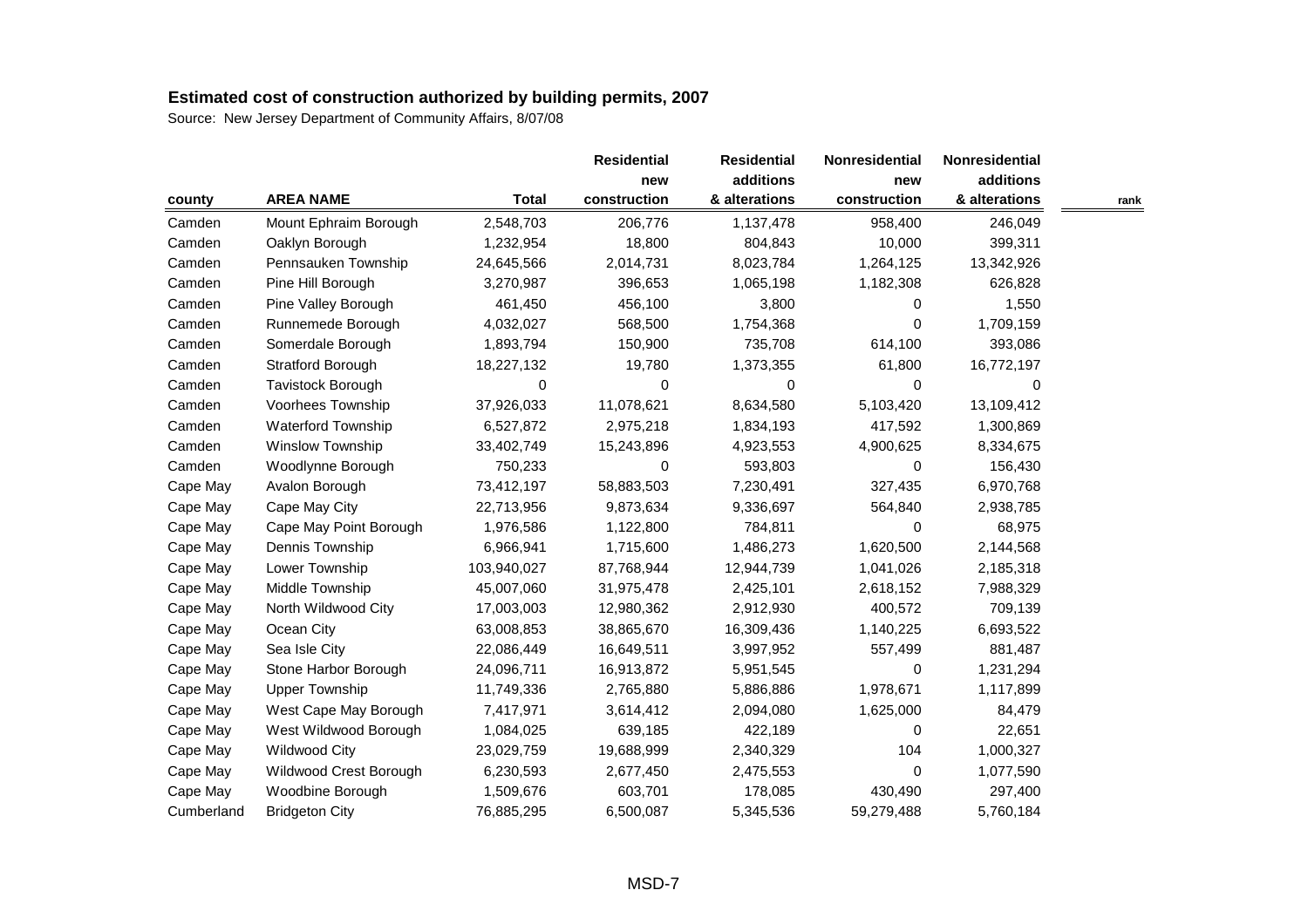|              |                            |              | <b>Residential</b> | <b>Residential</b> | Nonresidential | Nonresidential |      |
|--------------|----------------------------|--------------|--------------------|--------------------|----------------|----------------|------|
|              |                            |              | new                | additions          | new            | additions      |      |
| county       | <b>AREA NAME</b>           | <b>Total</b> | construction       | & alterations      | construction   | & alterations  | rank |
| Cumberland   | <b>Commercial Township</b> | 2,569,905    | 339,000            | 1,253,737          | 681,900        | 295,268        |      |
| Cumberland   | Deerfield Township         | 6,684,633    | 1,478,443          | 629,771            | 2,465,176      | 2,111,243      |      |
| Cumberland   | Downe Township             | 1,273,466    | 662,498            | 429,208            | 98,795         | 82,965         |      |
| Cumberland   | <b>Fairfield Township</b>  | 2,526,129    | 1,095,601          | 657,953            | 646,975        | 125,600        |      |
| Cumberland   | <b>Greenwich Township</b>  | 1,132,467    | 34,001             | 606,635            | 460,651        | 31,180         |      |
| Cumberland   | <b>Hopewell Township</b>   | 2,778,105    | 872,325            | 859,535            | 245,281        | 800,964        |      |
| Cumberland   | Lawrence Township          | 1,655,600    | 717,000            | 938,600            | 0              | 0              |      |
| Cumberland   | Maurice River Township     | 2,736,726    | 1,425,866          | 898,613            | 110,987        | 301,260        |      |
| Cumberland   | Millville City             | 46,579,809   | 22,034,598         | 3,177,839          | 15,753,007     | 5,614,365      |      |
| Cumberland   | Shiloh Borough             | 211,673      | 0                  | 98,873             | 4,800          | 108,000        |      |
| Cumberland   | <b>Stow Creek Township</b> | 434,056      | 0                  | 180,706            | 202,200        | 51,150         |      |
| Cumberland   | Upper Deerfield Township   | 11,233,393   | 7,743,328          | 1,626,415          | 1,157,761      | 705,889        |      |
| Cumberland   | <b>Vineland City</b>       | 73,542,942   | 30,417,370         | 7,074,589          | 19,766,564     | 16,284,419     |      |
| Essex        | <b>Belleville Town</b>     | 27,084,054   | 9,319,397          | 7,587,257          | 0              | 10,177,400     |      |
| Essex        | <b>Bloomfield Township</b> | 37,382,721   | 178,000            | 31,434,971         | 5,285,000      | 484,750        |      |
| Essex        | Caldwell Township          | 12,983,797   | 580,420            | 2,823,233          | 7,863,500      | 1,716,644      |      |
| Essex        | Cedar Grove Township       | 10,557,732   | 1,086,600          | 7,007,986          | 245,725        | 2,217,421      |      |
| Essex        | East Orange City           | 105,557,885  | 13,693,251         | 12,327,364         | 67,573,002     | 11,964,268     |      |
| Essex        | Essex Fells Township       | 12,185,061   | 8,398,395          | 3,753,676          | 0              | 32,990         |      |
| Essex        | <b>Fairfield Township</b>  | 18,337,051   | 2,630,650          | 3,640,056          | 141,500        | 11,924,845     |      |
| Essex        | Glen Ridge Borough         | 11,471,223   | 43,800             | 10,399,955         | 311,260        | 716,208        |      |
| Essex        | Irvington Township         | 18,546,211   | 3,667,125          | 6,961,180          | 2,566,770      | 5,351,136      |      |
| Essex        | Livingston Township        | 106,626,585  | 22,863,583         | 32,328,700         | 12,673,903     | 38,760,399     |      |
| Essex        | Maplewood Township         | 22,573,546   | 380,000            | 15,103,374         | 3,836,750      | 3,253,422      |      |
| Essex        | Millburn Township          | 90,842,200   | 11,060,935         | 40,583,343         | 684,304        | 38,513,618     |      |
| Essex        | Montclair Township         | 66,960,772   | 8,219,073          | 38,946,080         | 6,619,922      | 13,175,697     |      |
| Essex        | <b>Newark City</b>         | 311,281,744  | 89,474,910         | 22,913,696         | 25,751,442     | 173,141,696    |      |
| Essex        | North Caldwell Borough     | 16,431,068   | 3,275,603          | 7,861,447          | 21,000         | 5,273,018      |      |
| <b>Essex</b> | Nutley Township            | 44,533,940   | 6,181,148          | 13,564,860         | 1,771,942      | 23,015,990     |      |
| Essex        | City of Orange Township    | 20,554,357   | 4,263,322          | 5,027,826          | 5,738,303      | 5,524,906      |      |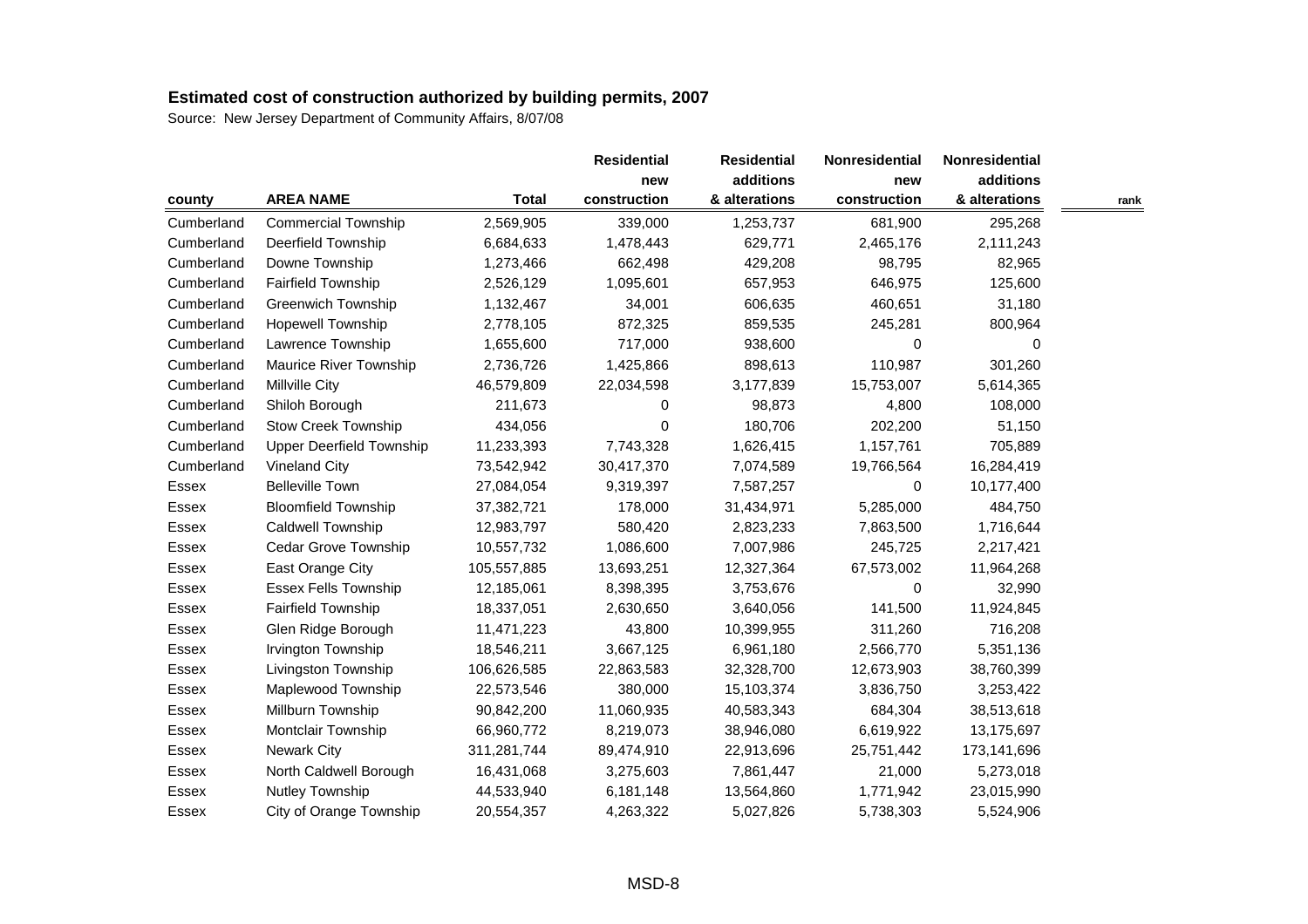|              |                           |              | <b>Residential</b> | <b>Residential</b> | <b>Nonresidential</b> | <b>Nonresidential</b> |      |
|--------------|---------------------------|--------------|--------------------|--------------------|-----------------------|-----------------------|------|
|              |                           |              | new                | additions          | new                   | additions             |      |
| county       | <b>AREA NAME</b>          | <b>Total</b> | construction       | & alterations      | construction          | & alterations         | rank |
| Essex        | Roseland Borough          | 17, 167, 346 | 2,856,000          | 4,050,059          | 120,000               | 10,141,287            |      |
| Essex        | South Orange Village      | 20,450,352   | 1,915,181          | 9,128,427          | 1,095,000             | 8,311,744             |      |
| <b>Essex</b> | Verona Township           | 24,162,215   | 1,380,000          | 10,744,195         | 124,800               | 11,913,220            |      |
| Essex        | West Caldwell Township    | 15,752,486   | 1,066,001          | 6,745,745          | 1,208,500             | 6,732,240             |      |
| Essex        | West Orange Township      | 76,697,902   | 42,874,063         | 13,936,893         | 2,948,611             | 16,938,335            |      |
| Gloucester   | Clayton Borough           | 6,301,346    | 2,432,269          | 1,722,085          | 723,359               | 1,423,633             |      |
| Gloucester   | Deptford Township         | 28,929,950   | 7,814,881          | 5,036,704          | 4,927,234             | 11, 151, 131          |      |
| Gloucester   | East Greenwich Township   | 43,030,588   | 35,577,028         | 3,943,050          | 1,912,249             | 1,598,261             |      |
| Gloucester   | <b>Elk Township</b>       | 7,121,643    | 4,103,812          | 400,946            | 1,556,200             | 1,060,685             |      |
| Gloucester   | Franklin Township         | 18,866,805   | 13,168,734         | 3,663,353          | 1,239,389             | 795,329               |      |
| Gloucester   | Glassboro Borough         | 12,995,760   | 6,335,375          | 2,571,728          | 948,700               | 3,139,957             |      |
| Gloucester   | <b>Greenwich Township</b> | 6,889,907    | 111,100            | 1,230,366          | 381,600               | 5,166,841             |      |
| Gloucester   | Harrison Township         | 35,854,597   | 23,131,383         | 2,653,926          | 8,356,984             | 1,712,304             |      |
| Gloucester   | Logan Township            | 43,245,004   | 7,118,300          | 1,184,812          | 14,380,477            | 20,561,415            |      |
| Gloucester   | Mantua Township           | 15,123,596   | 1,681,666          | 4,358,019          | 7,718,479             | 1,365,432             |      |
| Gloucester   | Monroe Township           | 49,446,338   | 27,191,131         | 6,157,201          | 2,635,038             | 13,462,968            |      |
| Gloucester   | National Park Borough     | 845,192      | 120,000            | 507,192            | 173,500               | 44,500                |      |
| Gloucester   | Newfield Borough          | 835,607      | 498,890            | 272,617            | 0                     | 64,100                |      |
| Gloucester   | Paulsboro Borough         | 4,564,600    | 270,000            | 1,146,200          | 652,800               | 2,495,600             |      |
| Gloucester   | Pitman Borough            | 4,501,073    | 328,800            | 3,115,957          | 0                     | 1,056,316             |      |
| Gloucester   | South Harrison Township   | 6,832,628    | 4,400,550          | 1,258,783          | 813,884               | 359,411               |      |
| Gloucester   | Swedesborough Borough     | 10,511,008   | 7,876,427          | 0                  | 1,907,001             | 727,580               |      |
| Gloucester   | Washington Township       | 55,769,761   | 2,522,684          | 9,777,986          | 17,381,957            | 26,087,134            |      |
| Gloucester   | Wenonah Borough           | 1,858,801    | 1,032,650          | 717,302            | 36,800                | 72,049                |      |
| Gloucester   | West Deptford Township    | 25,225,277   | 1,515,590          | 8,589,496          | 4,511,800             | 10,608,391            |      |
| Gloucester   | Westville Borough         | 950,103      | 0                  | 777,262            | 4,750                 | 168,091               |      |
| Gloucester   | <b>Woodbury City</b>      | 12,688,492   | 486,400            | 2,339,305          | 1,091,401             | 8,771,386             |      |
| Gloucester   | Woodbury Heights Boroug   | 1,312,044    | 290,760            | 706,422            | 24,000                | 290,862               |      |
| Gloucester   | <b>Woolwich Township</b>  | 54,196,889   | 13,389,208         | 47,985             | 34,906,769            | 5,852,927             |      |
| Hudson       | <b>Bayonne City</b>       | 79,447,400   | 32,231,340         | 24,479,790         | 220,501               | 22,515,769            |      |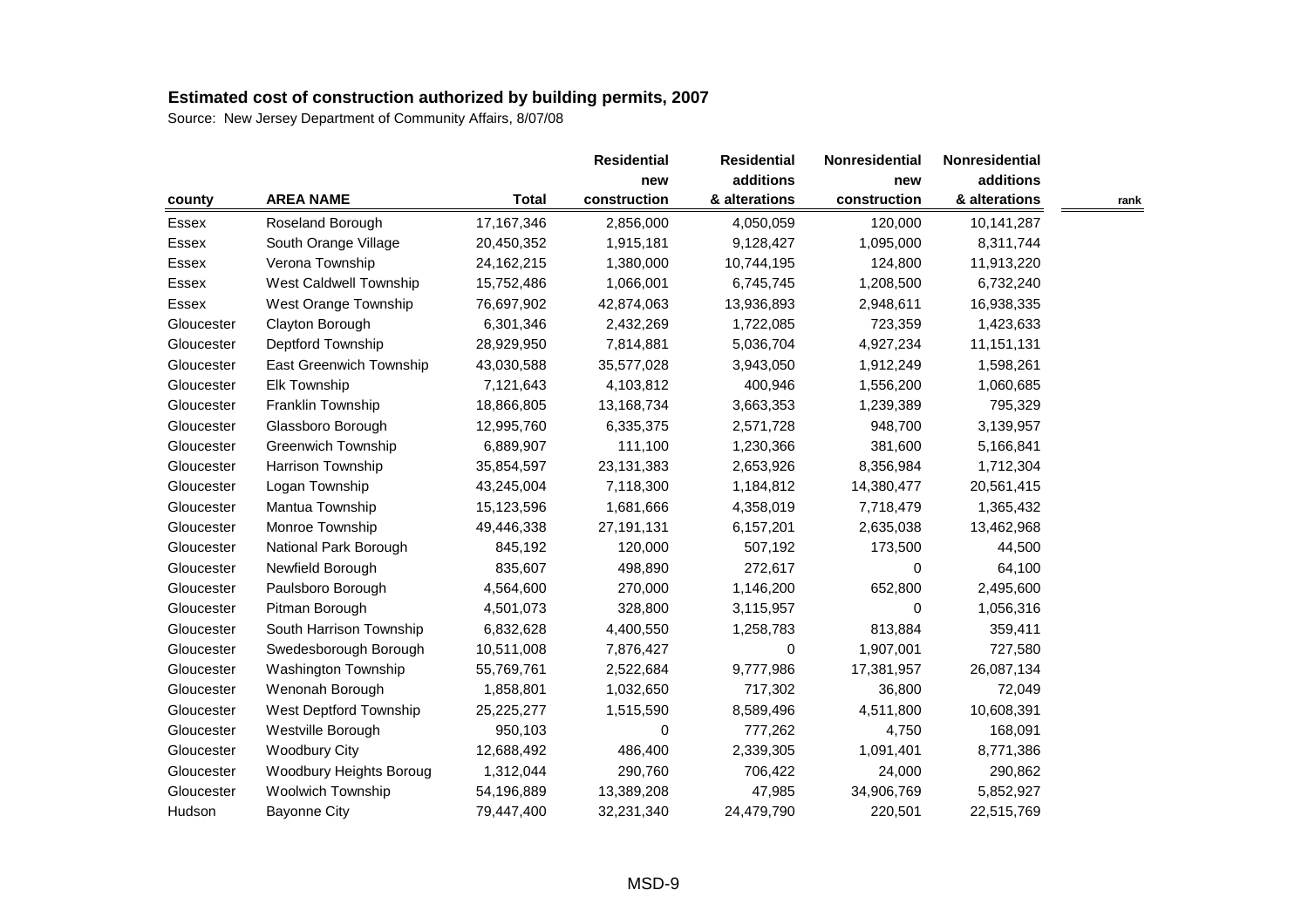|           |                           |              | <b>Residential</b> | <b>Residential</b> | <b>Nonresidential</b> | Nonresidential |      |
|-----------|---------------------------|--------------|--------------------|--------------------|-----------------------|----------------|------|
|           |                           |              | new                | additions          | new                   | additions      |      |
| county    | <b>AREA NAME</b>          | <b>Total</b> | construction       | & alterations      | construction          | & alterations  | rank |
| Hudson    | East Newark Borough       | 273,346      | 0                  | 119,446            | $\mathbf 0$           | 153,900        |      |
| Hudson    | Guttenberg Town           | 7,141,683    | 2,767,901          | 2,672,152          | 405,900               | 1,295,730      |      |
| Hudson    | Harrison Town             | 22,801,713   | 7,822,552          | 1,375,530          | 12,032,400            | 1,571,231      |      |
| Hudson    | Hoboken City              | 137,653,347  | 85,451,496         | 41,730,857         | 1,822,563             | 8,648,431      |      |
| Hudson    | Jersey City               | 999,419,770  | 678,057,130        | 72,908,468         | 97,502,258            | 150,951,914    |      |
| Hudson    | Kearny Town               | 20,949,320   | 2,597,553          | 6,117,591          | 6,665,782             | 5,568,394      |      |
| Hudson    | North Bergen Township     | 25,351,571   | 3,125,585          | 9,568,684          | 257,000               | 12,400,302     |      |
| Hudson    | Secaucus Town             | 108,466,428  | 28,947,922         | 8,756,103          | 10,855,102            | 59,907,301     |      |
| Hudson    | Union City                | 104,113,039  | 79,576,617         | 12,705,654         | 7,301,900             | 4,528,868      |      |
| Hudson    | Weehawken Township        | 45,806,346   | 16,922,801         | 3,578,862          | 232,800               | 25,071,883     |      |
| Hudson    | West New York Town        | 58,061,020   | 35,441,630         | 12,746,183         | 0                     | 9,873,207      |      |
| Hunterdon | Alexandria Township       | 8,451,513    | 4,670,551          | 2,913,496          | 629,335               | 238,131        |      |
| Hunterdon | Bethlehem Township        | 3,386,101    | 72,360             | 2,574,074          | 356,748               | 382,919        |      |
| Hunterdon | <b>Bloomsbury Borough</b> | 225,436      | 0                  | 154,908            | 15,352                | 55,176         |      |
| Hunterdon | Califon Borough           | 772,895      | 253,650            | 408,346            | 6,100                 | 104,799        |      |
| Hunterdon | <b>Clinton Town</b>       | 1,565,408    | 0                  | 0                  | 0                     | 1,565,408      |      |
| Hunterdon | Clinton Township          | 41,596,191   | 2,469,560          | 9,296,470          | 19,686,050            | 10,144,111     |      |
| Hunterdon | Delaware Township         | 7,699,256    | 2,136,500          | 3,986,117          | 932,080               | 644,559        |      |
| Hunterdon | East Amwell Township      | 6,523,379    | 503,800            | 4,160,113          | 1,134,270             | 725,196        |      |
| Hunterdon | Flemington Borough        | 15,170,460   | 978,000            | 974,864            | 10,663,412            | 2,554,184      |      |
| Hunterdon | Franklin Township         | 6,363,020    | 1,362,150          | 2,259,243          | 2,248,407             | 493,220        |      |
| Hunterdon | Frenchtown Borough        | 1,352,765    | 122,650            | 1,105,585          | 69,200                | 55,330         |      |
| Hunterdon | Glen Gardner Borough      | 638,829      | 121,500            | 356,004            | 36,800                | 124,525        |      |
| Hunterdon | Hampton Borough           | 557,916      | 500                | 470,365            | 34,131                | 52,920         |      |
| Hunterdon | High Bridge Borough       | 1,108,503    | 0                  | 979,547            | 24,000                | 104,956        |      |
| Hunterdon | <b>Holland Township</b>   | 3,399,598    | 1,079,826          | 1,841,825          | 197,725               | 280,222        |      |
| Hunterdon | Kingwood Township         | 4,413,845    | 1,701,850          | 1,659,463          | 129,860               | 922,672        |      |
| Hunterdon | Lambertville City         | 6,780,650    | 3,680,754          | 2,326,437          | 6,100                 | 767,359        |      |
| Hunterdon | Lebanon Borough           | 1,103,801    | 0                  | 402,160            | 0                     | 701,641        |      |
| Hunterdon | Lebanon Township          | 4,437,634    | 801,271            | 2,811,865          | 380,193               | 444,305        |      |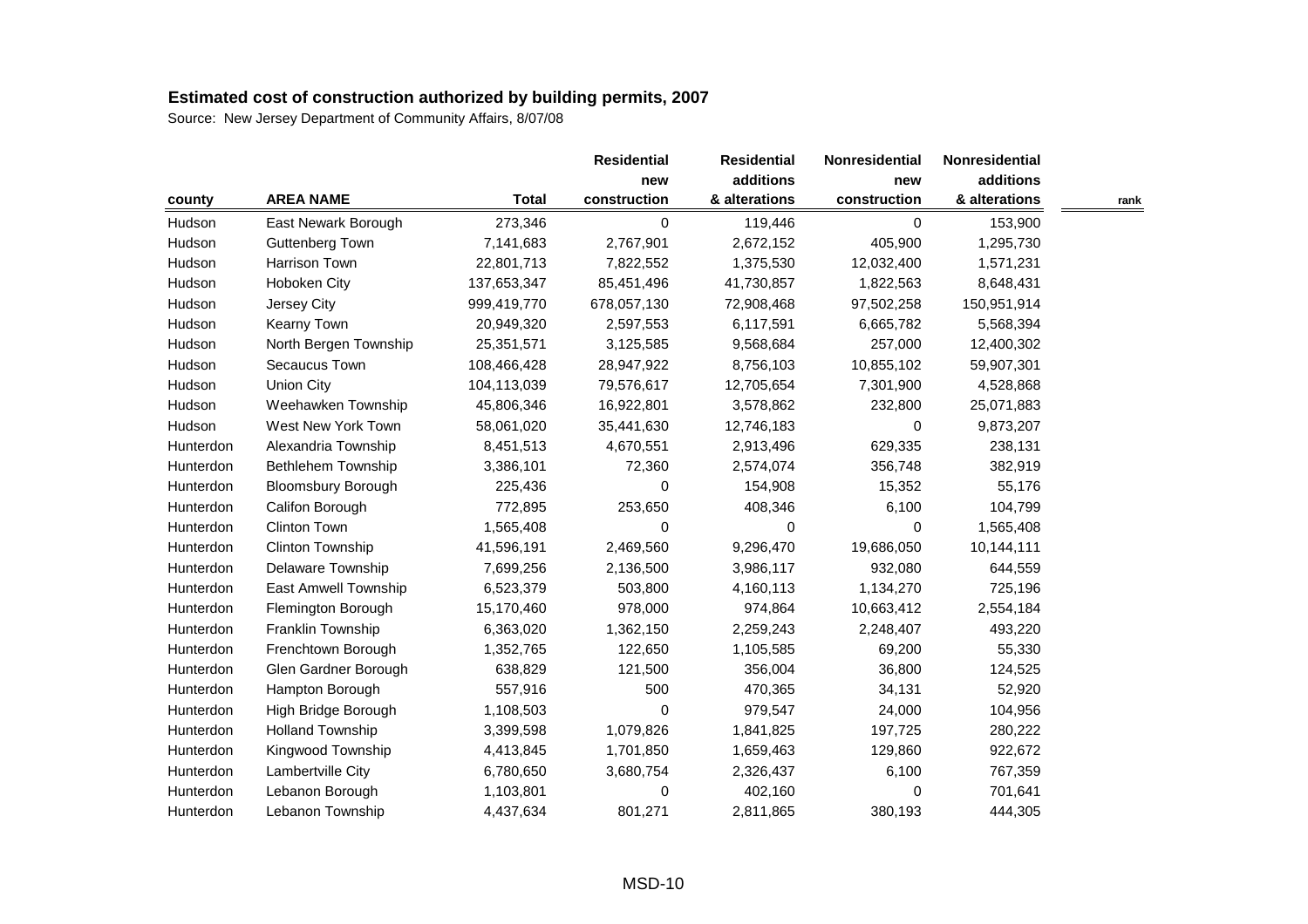|           |                              |              | <b>Residential</b> | <b>Residential</b> | <b>Nonresidential</b> | Nonresidential |      |
|-----------|------------------------------|--------------|--------------------|--------------------|-----------------------|----------------|------|
|           |                              |              | new                | additions          | new                   | additions      |      |
| county    | <b>AREA NAME</b>             | <b>Total</b> | construction       | & alterations      | construction          | & alterations  | rank |
| Hunterdon | Milford Borough              | 380,991      | 0                  | 350,125            | 4,560                 | 26,306         |      |
| Hunterdon | Raritan Township             | 47,347,104   | 4,031,926          | 10,057,781         | 18,525,831            | 14,731,566     |      |
| Hunterdon | Readington Township          | 30,295,663   | 6,877,601          | 15,722,503         | 2,176,795             | 5,518,764      |      |
| Hunterdon | Stockton Borough             | 1,232,555    | 1,000              | 1,071,605          | 16,225                | 143,725        |      |
| Hunterdon | Tewksbury Township           | 19,808,358   | 10,995,375         | 5,547,858          | 2,255,301             | 1,009,824      |      |
| Hunterdon | Union Township               | 7,222,679    | 3,134,256          | 1,698,222          | 384,000               | 2,006,201      |      |
| Hunterdon | <b>West Amwell Township</b>  | 20,301,068   | 738,115            | 2,120,209          | 16,505,972            | 936,772        |      |
| Mercer    | East Windsor Township        | 75,026,533   | 4,267,860          | 5,784,578          | 5,102,974             | 59,871,121     |      |
| Mercer    | Ewing Township               | 24,250,098   | 849,550            | 9,154,384          | 7,151,815             | 7,094,349      |      |
| Mercer    | Hamilton Township            | 90,211,045   | 22,605,726         | 19,675,464         | 11,206,586            | 36,723,269     |      |
| Mercer    | Hightstown Borough           | 7,588,825    | 3,965,075          | 1,452,503          | 202,000               | 1,969,247      |      |
| Mercer    | Hopewell Borough             | 1,093,030    | 0                  | 897,886            | 16,902                | 178,242        |      |
| Mercer    | Hopewell Township            | 21,555,843   | 3,058,960          | 10,304,304         | 2,300,621             | 5,891,958      |      |
| Mercer    | Lawrence Township            | 55,144,137   | 6,208,627          | 13,254,185         | 8,821,298             | 26,860,027     |      |
| Mercer    | Pennington Borough           | 5,015,845    | 275,150            | 2,716,620          | 1,023,175             | 1,000,900      |      |
| Mercer    | Princeton Borough            | 63,069,173   | 643,679            | 15,029,144         | 28,851,500            | 18,544,850     |      |
| Mercer    | Princeton Township           | 96,618,964   | 49,316,737         | 21,800,524         | 5,632,130             | 19,869,573     |      |
| Mercer    | <b>Trenton City</b>          | 144,651,611  | 10,653,300         | 30,929,055         | 4,636,510             | 98,432,746     |      |
| Mercer    | Robbinsville Township        | 68,193,764   | 14,429,673         | 4,796,991          | 37,514,817            | 11,452,283     |      |
| Mercer    | West Windsor Township        | 68,681,451   | 13,692,156         | 12,340,622         | 3,777,327             | 38,871,346     |      |
| Middlesex | Carteret Borough             | 64,046,273   | 15,975,116         | 4,511,587          | 22,576,454            | 20,983,116     |      |
| Middlesex | Cranbury Township            | 30,574,991   | 134,500            | 2,358,086          | 17,461,645            | 10,620,760     |      |
| Middlesex | Dunellen Borough             | 2,452,984    | 127,000            | 0                  | 70,000                | 2,255,984      |      |
| Middlesex | East Brunswick Township      | 65,839,785   | 3,543,900          | 18,991,843         | 26,930,700            | 16,373,342     |      |
| Middlesex | Edison Township              | 98,866,683   | 18,289,759         | 25,654,270         | 21,497,164            | 33,425,490     |      |
| Middlesex | Helmetta Borough             | 1,115,660    | 557,000            | 492,340            | 15,000                | 51,320         |      |
| Middlesex | <b>Highland Park Borough</b> | 6,229,314    | 0                  | 4,100              | 247,475               | 5,977,739      |      |
| Middlesex | Jamesburg Borough            | 4,246,730    | 323,996            | 1,030,841          | 2,317,776             | 574,117        |      |
| Middlesex | Old Bridge Township          | 57,196,192   | 5,238,580          | 19,018,659         | 11,732,742            | 21,206,211     |      |
| Middlesex | Metuchen Borough             | 14,535,676   | 1,426,700          | 7,728,436          | 2,114,000             | 3,266,540      |      |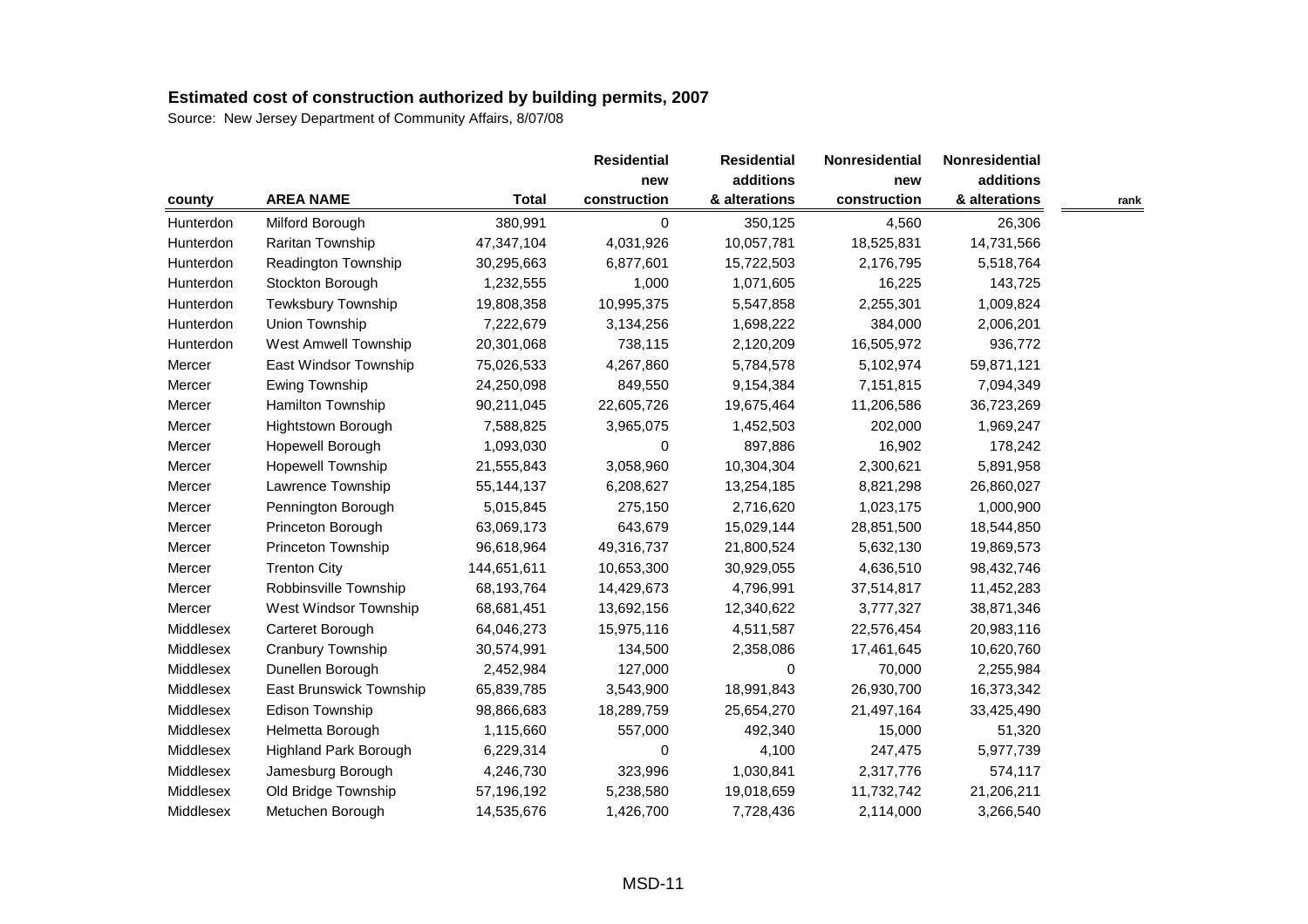|           |                                   |              | <b>Residential</b> | <b>Residential</b> | <b>Nonresidential</b> | <b>Nonresidential</b> |      |
|-----------|-----------------------------------|--------------|--------------------|--------------------|-----------------------|-----------------------|------|
|           |                                   |              | new                | additions          | new                   | additions             |      |
| county    | <b>AREA NAME</b>                  | <b>Total</b> | construction       | & alterations      | construction          | & alterations         | rank |
| Middlesex | Middlesex Borough                 | 15,782,830   | 1,533,675          | 4,983,562          | 4,035,732             | 5,229,861             |      |
| Middlesex | Milltown Borough                  | 2,907,815    | 175,000            | 2,623,663          | 0                     | 109,152               |      |
| Middlesex | Monroe Township                   | 164,240,518  | 64,839,852         | 9,266,893          | 72,236,878            | 17,896,895            |      |
| Middlesex | New Brunswick City                | 122,056,160  | 35,180,478         | 7,774,663          | 48,850,863            | 30,250,156            |      |
| Middlesex | North Brunswick Township          | 68,072,336   | 4,175,651          | 5,358,638          | 19,676,029            | 38,862,018            |      |
| Middlesex | Perth Amboy City                  | 26,417,280   | 4,292,293          | 7,952,306          | 5,095,055             | 9,077,626             |      |
| Middlesex | Piscataway Township               | 79,053,285   | 3,219,764          | 13,135,865         | 11,226,124            | 51,471,532            |      |
| Middlesex | Plainsboro Township               | 29,293,283   | 1,545,544          | 8,409,965          | 6,268,511             | 13,069,263            |      |
| Middlesex | Sayreville Borough                | 37, 163, 726 | 3,190,409          | 7,915,596          | 4,787,872             | 21,269,849            |      |
| Middlesex | South Amboy City                  | 8,515,171    | 4,619,760          | 2,503,098          | 11,063                | 1,381,250             |      |
| Middlesex | South Brunswick Township          | 124,182,307  | 32,235,378         | 15,317,319         | 28,337,164            | 48,292,446            |      |
| Middlesex | South Plainfield Borough          | 34, 351, 833 | 935,395            | 2,921,449          | 8,242,482             | 22,252,507            |      |
| Middlesex | South River Borough               | 7,006,852    | 1,432,885          | 4,057,520          | 145,090               | 1,371,357             |      |
| Middlesex | Spotswood Borough                 | 5,191,924    | 734,404            | 2,229,330          | 2,500                 | 2,225,690             |      |
| Middlesex | Woodbridge Township               | 102,996,896  | 9,542,174          | 28,155,219         | 19,517,390            | 45,782,113            |      |
| Monmouth  | Allenhurst Borough                | 3,407,695    | 1,481,000          | 1,814,570          | 0                     | 112,125               |      |
| Monmouth  | Allentown Borough                 | 1,066,433    | 0                  | 563,483            | 14,000                | 488,950               |      |
| Monmouth  | <b>Asbury Park City</b>           | 19,436,636   | 1,798,330          | 6,742,072          | 1,935,024             | 8,961,210             |      |
| Monmouth  | <b>Atlantic Highlands Borougl</b> | 3,867,298    | 1,050,000          | 754,397            | 234,000               | 1,828,901             |      |
| Monmouth  | Avon-by-the-Sea Borough           | 12,155,969   | 3,136,400          | 3,612,879          | 5,159,000             | 247,690               |      |
| Monmouth  | Belmar Borough                    | 10,372,404   | 5,413,899          | 3,824,349          | 230,880               | 903,276               |      |
| Monmouth  | <b>Bradley Beach Borough</b>      | 7,718,296    | 3,678,274          | 3,010,667          | 33,000                | 996,355               |      |
| Monmouth  | <b>Brielle Borough</b>            | 6,772,697    | 3,339,100          | 2,510,007          | 69,500                | 854,090               |      |
| Monmouth  | <b>Colts Neck Township</b>        | 27,732,446   | 8,917,012          | 12,426,029         | 2,452,917             | 3,936,488             |      |
| Monmouth  | Deal Borough                      | 9,158,457    | 5,176,900          | 3,410,467          | 250,000               | 321,090               |      |
| Monmouth  | Eatontown Borough                 | 63,212,479   | 6,535,533          | 2,677,444          | 8,827,004             | 45,172,498            |      |
| Monmouth  | Englishtown Borough               | 684,999      | 0                  | 324,723            | 1,500                 | 358,776               |      |
| Monmouth  | Fair Haven Borough                | 10,029,109   | 3,205,600          | 6,738,145          | 0                     | 85,364                |      |
| Monmouth  | Farmingdale Borough               | 534,289      | 6,300              | 300,723            | $\Omega$              | 227,266               |      |
| Monmouth  | Freehold Borough                  | 5,717,436    | 478,459            | 2,348,928          | 541,163               | 2,348,886             |      |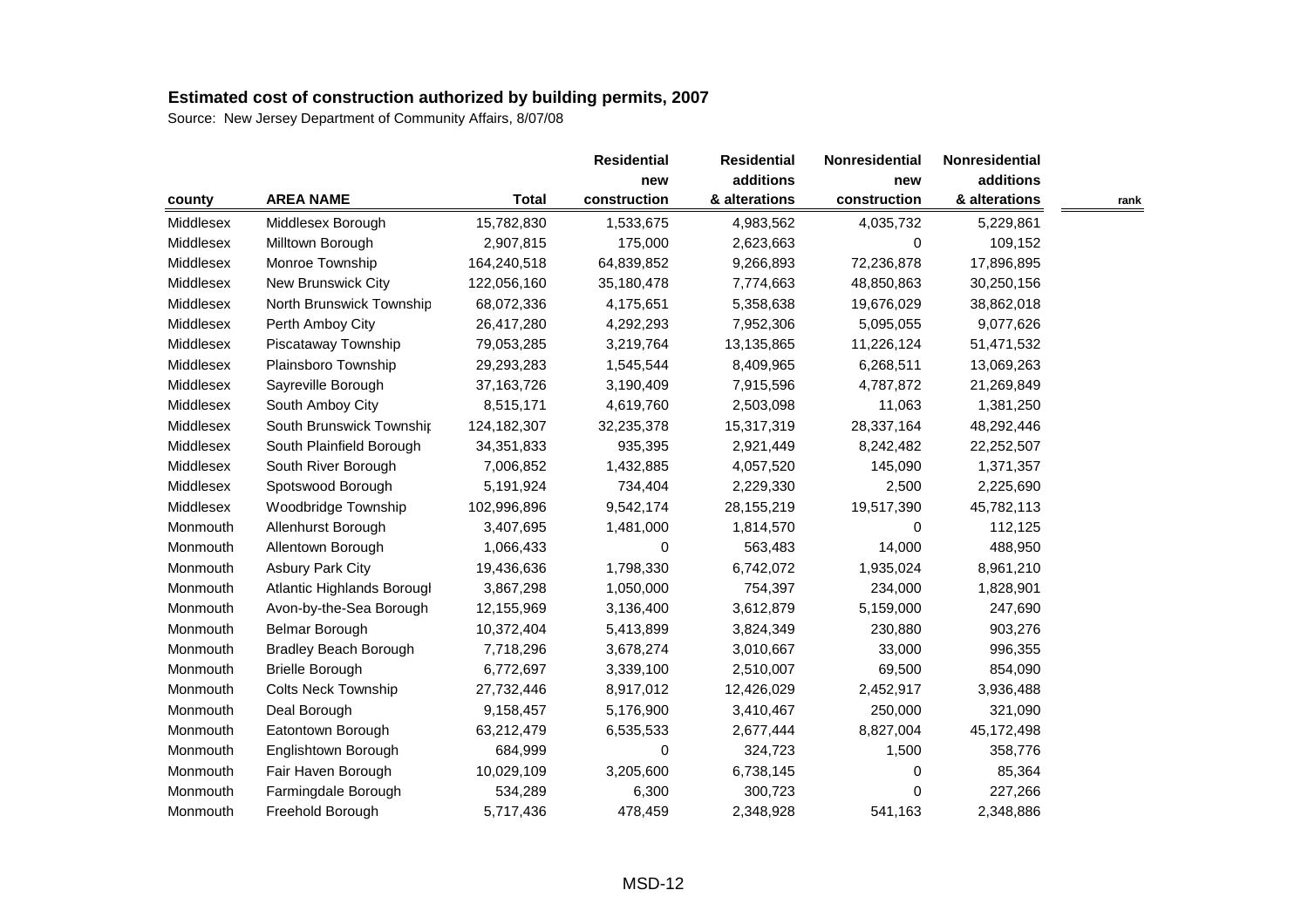| county   |                             |              |              | <b>Residential</b> | <b>Nonresidential</b> | <b>Nonresidential</b> |      |
|----------|-----------------------------|--------------|--------------|--------------------|-----------------------|-----------------------|------|
|          |                             |              | new          | additions          | new                   | additions             |      |
|          | <b>AREA NAME</b>            | <b>Total</b> | construction | & alterations      | construction          | & alterations         | rank |
| Monmouth | Freehold Township           | 99,069,387   | 10,076,133   | 11,318,166         | 33,128,719            | 44,546,369            |      |
| Monmouth | Highlands Borough           | 2,724,257    | 48,000       | 2,532,620          | 0                     | 143,637               |      |
| Monmouth | <b>Holmdel Township</b>     | 45,756,210   | 16,584,445   | 14,283,660         | 321,700               | 14,566,405            |      |
| Monmouth | <b>Howell Township</b>      | 57,797,353   | 18,027,782   | 15,442,401         | 15,020,902            | 9,306,268             |      |
| Monmouth | Interlaken Borough          | 747,217      | 0            | 747,217            | 0                     | 0                     |      |
| Monmouth | Keansburg Borough           | 5,176,038    | 2,375,514    | 2,092,287          | 8,300                 | 699,937               |      |
| Monmouth | Keyport Borough             | 3,701,751    | 536,630      | 1,785,728          | 118,803               | 1,260,590             |      |
| Monmouth | Little Silver Borough       | 15,973,529   | 5,815,209    | 8,652,440          | 188,546               | 1,317,334             |      |
| Monmouth | Loch Arbour Village         | 625,461      | 0            | 547,861            | 0                     | 77,600                |      |
| Monmouth | Long Branch City            | 64,035,276   | 34,580,370   | 11,593,504         | 10,462,000            | 7,399,402             |      |
| Monmouth | Manalapan Township          | 56,842,943   | 30,967,762   | 19,926,199         | 3,601,255             | 2,347,727             |      |
| Monmouth | Manasquan Borough           | 13,274,236   | 7,190,916    | 4,573,475          | 84,401                | 1,425,444             |      |
| Monmouth | Marlboro Township           | 50,280,160   | 14,531,474   | 19,349,377         | 6,306,162             | 10,093,147            |      |
| Monmouth | Matawan Borough             | 6,182,796    | 803,000      | 3,652,613          | 203,500               | 1,523,683             |      |
| Monmouth | Aberdeen Township           | 12,491,178   | 1,729,681    | 4,555,497          | 2,404,499             | 3,801,501             |      |
| Monmouth | Middletown Township         | 83,942,200   | 34,892,499   | 32,403,985         | 4,605,990             | 12,039,726            |      |
| Monmouth | Millstone Township          | 17,107,194   | 6,887,792    | 4,924,142          | 2,393,011             | 2,902,249             |      |
| Monmouth | Monmouth Beach Borough      | 11,319,563   | 4,979,820    | 5,754,224          | 147,450               | 438,069               |      |
| Monmouth | Neptune Township            | 50,380,367   | 5,067,592    | 10,422,427         | 26,173,885            | 8,716,463             |      |
| Monmouth | Neptune City Borough        | 11,686,618   | 43,825       | 1,570,787          | 0                     | 10,072,006            |      |
| Monmouth | <b>Tinton Falls Borough</b> | 56,857,222   | 21,619,480   | 4,969,614          | 25,068,507            | 5,199,621             |      |
| Monmouth | Ocean Township              | 25,254,051   | 5,451,947    | 9,275,384          | 2,610,742             | 7,915,978             |      |
| Monmouth | Oceanport Borough           | 11,868,891   | 500,200      | 177,000            | 6,390,442             | 4,801,249             |      |
| Monmouth | <b>Hazlet Township</b>      | 23,372,404   | 3,855,230    | 6,283,619          | 71,000                | 13,162,555            |      |
| Monmouth | Red Bank Borough            | 16,601,547   | 2,404,188    | 4,791,671          | 927,247               | 8,478,441             |      |
| Monmouth | Roosevelt Borough           | 271,766      | 5,000        | 264,961            | 0                     | 1,805                 |      |
| Monmouth | Rumson Borough              | 30,830,724   | 17,082,541   | 13,221,343         | 0                     | 526,840               |      |
| Monmouth | Sea Bright Borough          | 6,259,419    | 3,159,950    | 2,713,223          | 0                     | 386,246               |      |
| Monmouth | Sea Girt Borough            | 15,571,734   | 8,855,350    | 6,241,549          | 60,000                | 414,835               |      |
| Monmouth | Shrewsbury Borough          | 14,386,742   | 200,000      | 4,787,329          | 949,317               | 8,450,096             |      |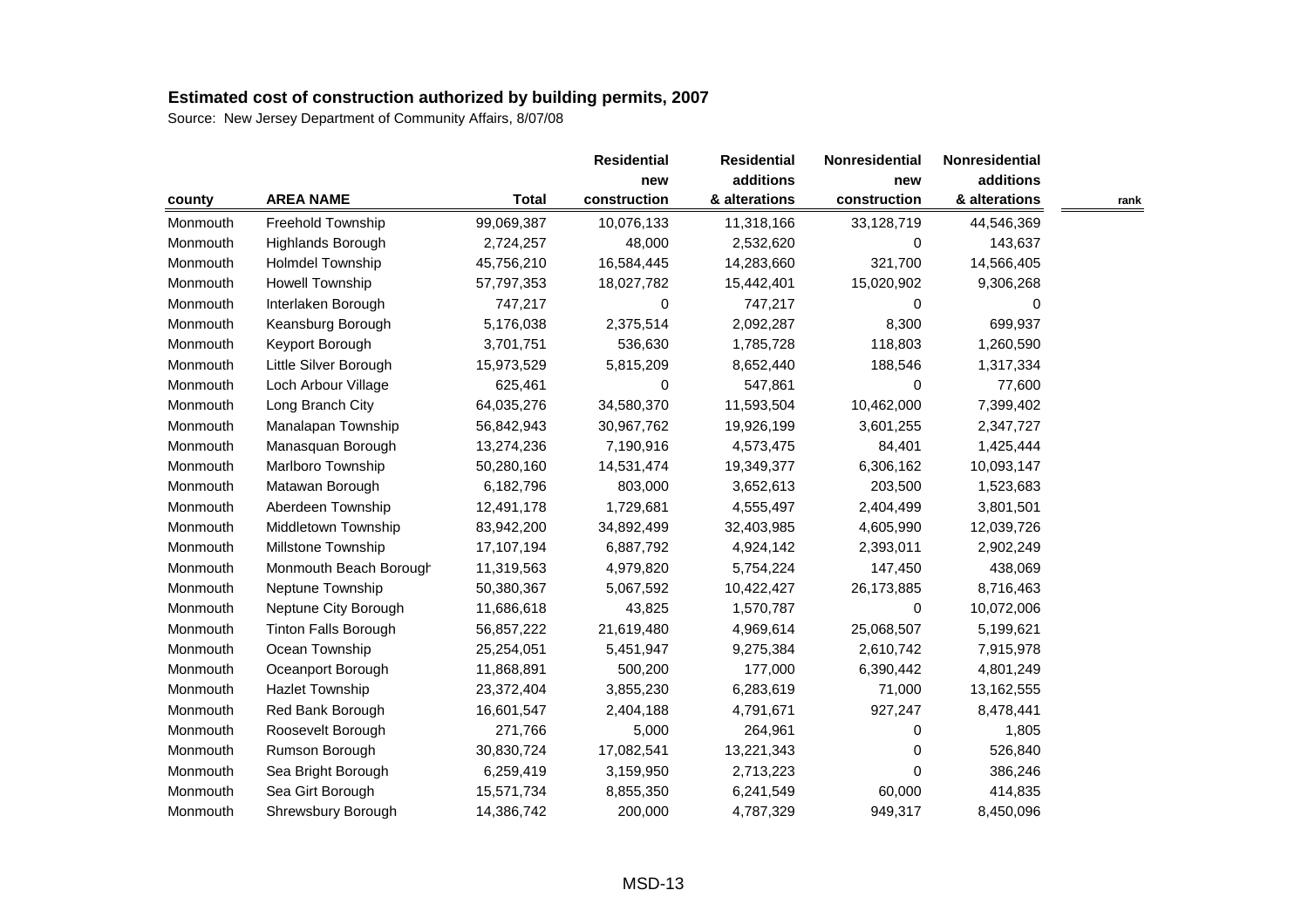| county        |                          |              |              | <b>Residential</b> | Nonresidential | Nonresidential |      |
|---------------|--------------------------|--------------|--------------|--------------------|----------------|----------------|------|
|               |                          |              | new          | additions          | new            | additions      |      |
|               | <b>AREA NAME</b>         | <b>Total</b> | construction | & alterations      | construction   | & alterations  | rank |
| Monmouth      | Shrewsbury Township      | 160,182      | 0            | 110,972            | 0              | 49,210         |      |
| Monmouth      | Lake Como Borough        | 1,954,492    | 521,519      | 1,234,699          | 47,940         | 150,334        |      |
| Monmouth      | Spring Lake Borough      | 16,188,120   | 8,869,850    | 6,510,668          | 52,800         | 754,802        |      |
| Monmouth      | Spring Lake Heights Boro | 8,227,980    | 5,460,650    | 2,486,692          | 0              | 280,638        |      |
| Monmouth      | Union Beach Borough      | 4,056,864    | 1,579,500    | 1,831,665          | 0              | 645,699        |      |
| Monmouth      | Upper Freehold Township  | 19,664,359   | 12,572,613   | 3,087,328          | 3,599,146      | 405,272        |      |
| Monmouth      | Wall Township            | 63,845,177   | 8,239,751    | 11,363,585         | 32,801,021     | 11,440,820     |      |
| Monmouth      | West Long Branch Boroug  | 4,871,418    | 411,250      | 2,509,590          | 171,500        | 1,779,078      |      |
| Morris        | <b>Boonton Town</b>      | 6,863,152    | 1,750,000    | 2,958,697          | 548,300        | 1,606,155      |      |
| Morris        | Boonton Township         | 80,979,655   | 26,919,000   | 44,858,576         | 3,594,000      | 5,608,079      |      |
| Morris        | <b>Butler Borough</b>    | 9,110,150    | 3,902,046    | 2,961,782          | 24,550         | 2,221,772      |      |
| <b>Morris</b> | Chatham Borough          | 20,857,298   | 2,447,500    | 16,950,343         | 0              | 1,459,455      |      |
| Morris        | Chatham Township         | 30,268,011   | 12,630,148   | 14,527,783         | 1,787,800      | 1,322,280      |      |
| <b>Morris</b> | Chester Borough          | 5,440,914    | 868,401      | 1,160,811          | 1,775,650      | 1,636,052      |      |
| Morris        | <b>Chester Township</b>  | 20,680,519   | 5,742,647    | 5,973,608          | 5,653,545      | 3,310,719      |      |
| Morris        | Denville Township        | 24,740,155   | 6,347,100    | 11,253,647         | 206,429        | 6,932,979      |      |
| Morris        | Dover Town               | 8,546,485    | 578,525      | 2,769,311          | 1,190,801      | 4,007,848      |      |
| Morris        | East Hanover Township    | 34,917,918   | 1,316,800    | 7,758,352          | 6,816,100      | 19,026,666     |      |
| Morris        | Florham Park Borough     | 69,561,842   | 9,154,500    | 6,321,434          | 36,130,497     | 17,955,411     |      |
| Morris        | Hanover Township         | 33,999,026   | 7,308,867    | 7,391,033          | 1,345,472      | 17,953,654     |      |
| Morris        | Harding Township         | 31,499,934   | 16,077,000   | 13,358,402         | 445,400        | 1,619,132      |      |
| Morris        | Jefferson Township       | 17,574,678   | 6,291,913    | 8,944,803          | 154,245        | 2,183,717      |      |
| Morris        | Kinnelon Borough         | 19,963,948   | 3,202,186    | 9,171,589          | 0              | 7,590,173      |      |
| Morris        | Lincoln Park Borough     | 10,128,773   | 1,243,936    | 3,895,132          | 110,000        | 4,879,705      |      |
| Morris        | Madison Borough          | 130,162,666  | 24,909,100   | 22,161,857         | 2,914,650      | 80,177,059     |      |
| Morris        | Mendham Borough          | 10,549,933   | 3,132,900    | 4,698,050          | 754,201        | 1,964,782      |      |
| Morris        | Mendham Township         | 15,686,244   | 6,143,461    | 5,999,821          | 2,321,801      | 1,221,161      |      |
| Morris        | Mine Hill Township       | 1,371,523    | 191,619      | 1,122,307          | 0              | 57,597         |      |
| Morris        | Montville Township       | 31,069,356   | 7,653,550    | 11,077,114         | 5,178,609      | 7,160,083      |      |
| Morris        | Morris Township          | 62,150,703   | 9,868,117    | 31,561,110         | 760,000        | 19,961,476     |      |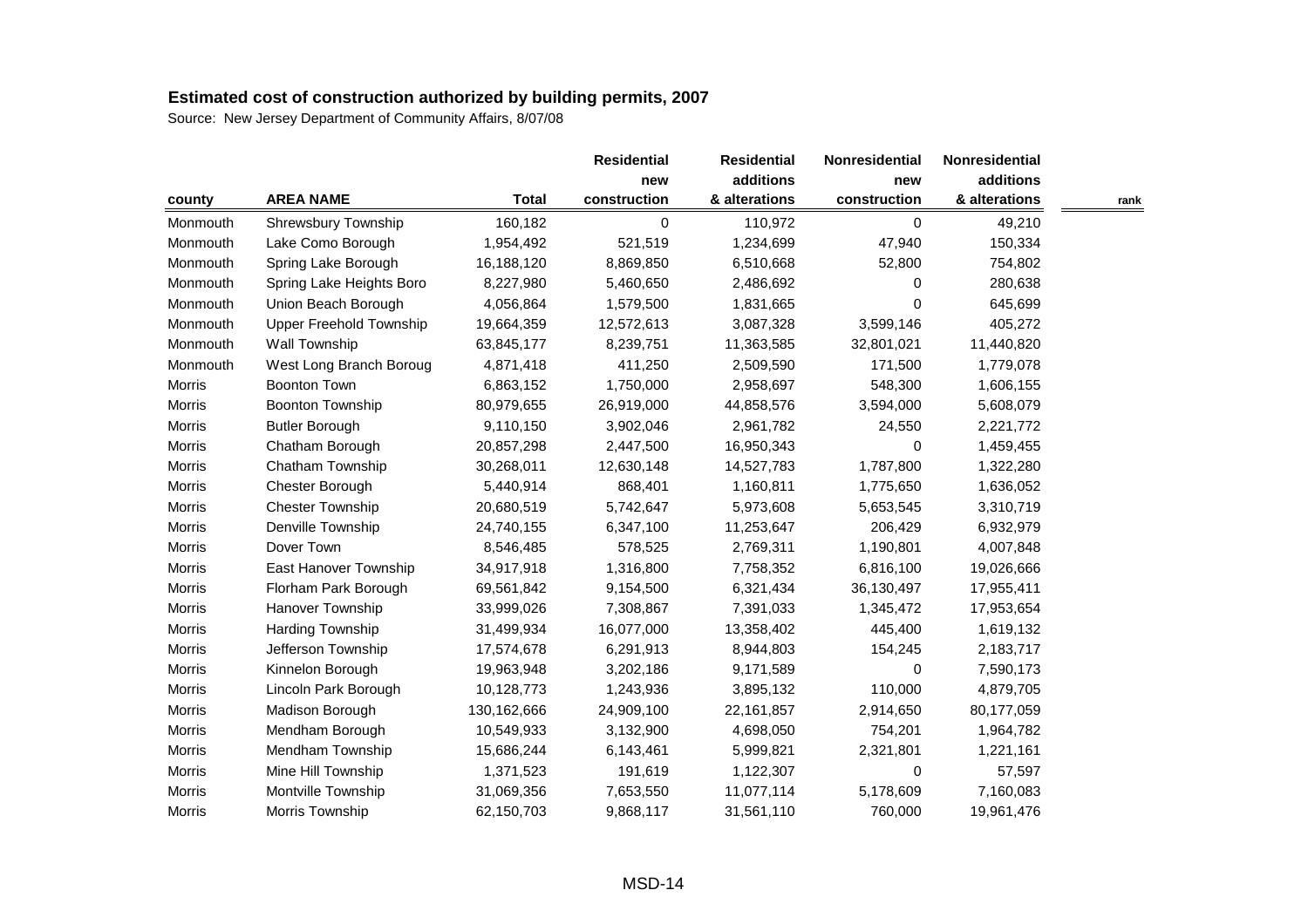|        |                           |              |              | <b>Residential</b> | Nonresidential | Nonresidential |      |
|--------|---------------------------|--------------|--------------|--------------------|----------------|----------------|------|
|        |                           |              | new          | additions          | new            | additions      |      |
| county | <b>AREA NAME</b>          | <b>Total</b> | construction | & alterations      | construction   | & alterations  | rank |
| Morris | Morris Plains Borough     | 22,322,701   | 500          | 4,236,412          | 13,999,600     | 4,086,189      |      |
| Morris | Morristown Town           | 112,539,116  | 63,491,291   | 5,957,986          | 1,200,500      | 41,889,339     |      |
| Morris | Mountain Lakes Borough    | 11,800,997   | 2,653,400    | 8,565,958          | 0              | 581,639        |      |
| Morris | Mount Arlington Borough   | 3,657,277    | 742,640      | 1,743,528          | 110,000        | 1,061,109      |      |
| Morris | Mount Olive Township      | 18,242,829   | 3,961,870    | 6,302,629          | 1,707,972      | 6,270,358      |      |
| Morris | Netcong Borough           | 1,358,606    | 0            | 771,481            | 265,000        | 322,125        |      |
| Morris | Parsippany-Troy Hills Twp | 106,100,786  | 3,787,914    | 16,972,456         | 978,414        | 84,362,002     |      |
| Morris | Long Hill Township        | 11,104,941   | 2,751,507    | 7,914,593          | 66,300         | 372,541        |      |
| Morris | Pequannock Township       | 24,331,582   | 1,270,650    | 6,910,582          | 10,596,200     | 5,554,150      |      |
| Morris | Randolph Township         | 22,330,138   | 1,468,700    | 12,180,211         | 4,757,350      | 3,923,877      |      |
| Morris | Riverdale Borough         | 5,727,651    | 1,370,000    | 1,300,405          | 1,412,000      | 1,645,246      |      |
| Morris | Rockaway Borough          | 5,064,911    | 890,900      | 2,373,932          | 48,200         | 1,751,879      |      |
| Morris | Rockaway Township         | 39,445,650   | 7,168,428    | 8,922,419          | 9,425,697      | 13,929,106     |      |
| Morris | Roxbury Township          | 58,875,321   | 3,474,355    | 12,250,762         | 21,840,690     | 21,309,514     |      |
| Morris | Victory Gardens Borough   | 135,513      | 0            | 135,513            | 0              | 0              |      |
| Morris | Washington Township       | 25,997,985   | 4,080,140    | 11,958,329         | 5,015,500      | 4,944,016      |      |
| Morris | Wharton Borough           | 5,549,242    | 570,500      | 1,581,691          | 2,212,300      | 1,184,751      |      |
| Ocean  | Barnegat Light Borough    | 5,278,867    | 2,595,000    | 2,683,867          | 0              | $\Omega$       |      |
| Ocean  | Bay Head Borough          | 7,853,373    | 1,177,011    | 5,104,358          | 0              | 1,572,004      |      |
| Ocean  | Beach Haven Borough       | 11,349,383   | 5,742,376    | 5,052,201          | 501            | 554,305        |      |
| Ocean  | Beachwood Borough         | 4,697,190    | 2,554,960    | 2,087,770          | 50,460         | 4,000          |      |
| Ocean  | <b>Berkeley Township</b>  | 28,756,110   | 11,084,711   | 13,621,243         | 596,763        | 3,453,393      |      |
| Ocean  | <b>Brick Township</b>     | 118,618,677  | 27,950,657   | 33,920,449         | 10,414,000     | 46,333,571     |      |
| Ocean  | Toms River Township       | 117,168,204  | 45,487,145   | 30,811,700         | 6,041,422      | 34,827,937     |      |
| Ocean  | Eagleswood Township       | 4,038,428    | 2,822,979    | 21,471             | 385,808        | 808,170        |      |
| Ocean  | Harvey Cedars Borough     | 6,071,840    | 2,690,400    | 3,381,440          | 0              | 0              |      |
| Ocean  | Island Heights Borough    | 2,243,910    | 698,950      | 1,360,420          | 149,750        | 34,790         |      |
| Ocean  | Jackson Township          | 63,531,192   | 25,806,573   | 5,936,812          | 13,295,979     | 18,491,828     |      |
| Ocean  | Lacey Township            | 31,303,783   | 11,181,667   | 8,449,668          | 8,644,507      | 3,027,941      |      |
| Ocean  | Lakehurst Borough         | 920,531      | 161,000      | 607,006            | 0              | 152,525        |      |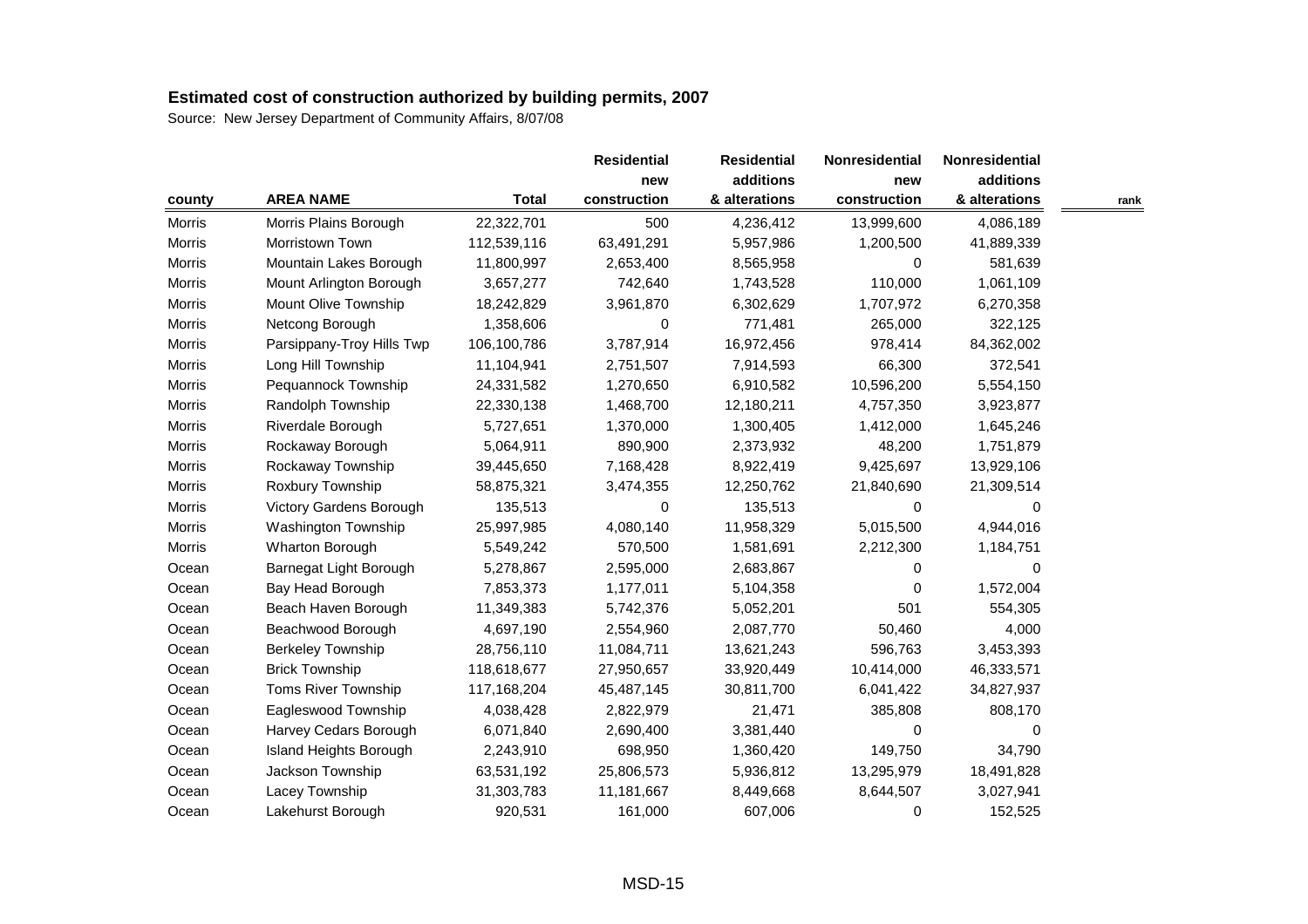| county  |                             |              | <b>Residential</b><br>new | <b>Residential</b> | <b>Nonresidential</b> | Nonresidential<br>additions |      |
|---------|-----------------------------|--------------|---------------------------|--------------------|-----------------------|-----------------------------|------|
|         |                             |              |                           | additions          | new                   |                             |      |
|         | <b>AREA NAME</b>            | <b>Total</b> | construction              | & alterations      | construction          | & alterations               | rank |
| Ocean   | Lakewood Township           | 79,701,674   | 27,565,970                | 11,165,763         | 28,168,501            | 12,801,440                  |      |
| Ocean   | Lavallette Borough          | 11,122,457   | 5,695,304                 | 5,291,849          | 0                     | 135,304                     |      |
| Ocean   | Little Egg Harbor Township  | 24,725,945   | 13,471,720                | 6,545,212          | 1,495,300             | 3,213,713                   |      |
| Ocean   | Long Beach Township         | 77,343,856   | 55,581,971                | 21,318,010         | 0                     | 443,875                     |      |
| Ocean   | Manchester Township         | 38,630,038   | 23,007,647                | 9,015,970          | 2,794,408             | 3,812,013                   |      |
| Ocean   | Mantoloking Borough         | 9,865,340    | 1,969,101                 | 7,580,363          | 95,000                | 220,876                     |      |
| Ocean   | Ocean Township              | 48,918,948   | 26,495,550                | 3,990,080          | 8,111,625             | 10,321,693                  |      |
| Ocean   | Ocean Gate Borough          | 1,979,766    | 1,229,625                 | 628,941            | 47,200                | 74,000                      |      |
| Ocean   | Pine Beach Borough          | 4,163,575    | 1,200,980                 | 2,163,882          | 504,000               | 294,713                     |      |
| Ocean   | Plumsted Township           | 7,070,886    | 2,000,756                 | 2,253,613          | 1,006,419             | 1,810,098                   |      |
| Ocean   | Point Pleasant Borough      | 27,583,524   | 16,121,502                | 7,381,934          | 1,689,015             | 2,391,073                   |      |
| Ocean   | Point Pleasant Beach Bord   | 17,368,447   | 3,322,809                 | 11,363,255         | 320,302               | 2,362,081                   |      |
| Ocean   | Seaside Heights Borough     | 4,982,869    | 2,557,387                 | 1,717,182          | 0                     | 708,300                     |      |
| Ocean   | Seaside Park Borough        | 10,679,108   | 6,645,448                 | 3,672,882          | 12,002                | 348,776                     |      |
| Ocean   | Ship Bottom Borough         | 10,022,915   | 6,463,798                 | 2,268,277          | 1,000                 | 1,289,840                   |      |
| Ocean   | South Toms River Borougl    | 945,458      | 1,100                     | 478,658            | 235,000               | 230,700                     |      |
| Ocean   | <b>Stafford Township</b>    | 88,736,260   | 16,924,209                | 1,731,645          | 51,969,512            | 18,110,894                  |      |
| Ocean   | Surf City Borough           | 12,345,490   | 6,562,725                 | 5,782,765          | 0                     | 0                           |      |
| Ocean   | <b>Tuckerton Borough</b>    | 4,952,867    | 182,576                   | 2,503              | 2,758,386             | 2,009,402                   |      |
| Ocean   | <b>Barnegat Township</b>    | 34,011,601   | 27,588,325                | 3,415,557          | 1,139,357             | 1,868,362                   |      |
| Passaic | <b>Bloomingdale Borough</b> | 6,039,184    | 262,450                   | 4,439,753          | 1,100,000             | 236,981                     |      |
| Passaic | <b>Clifton City</b>         | 47,967,719   | 4,647,160                 | 19,313,859         | 3,150,953             | 20,855,747                  |      |
| Passaic | Haledon Borough             | 6,332,757    | 2,126,300                 | 3,025,354          | 300,000               | 881,103                     |      |
| Passaic | Hawthorne Borough           | 9,828,313    | 433,156                   | 7,189,040          | 287,002               | 1,919,115                   |      |
| Passaic | Little Falls Township       | 9,882,295    | 989,000                   | 3,618,901          | 536,225               | 4,738,169                   |      |
| Passaic | North Haledon Borough       | 7,374,544    | 1,351,678                 | 3,090,139          | 1,915,610             | 1,017,117                   |      |
| Passaic | Passaic City                | 39,931,980   | 3,916,100                 | 10,850,648         | 385,000               | 24,780,232                  |      |
| Passaic | Paterson City               | 79,124,215   | 12,672,723                | 18,094,714         | 33,334,246            | 15,022,532                  |      |
| Passaic | Pompton Lakes Borough       | 7,697,083    | 903,700                   | 4,973,078          | 365,375               | 1,454,930                   |      |
| Passaic | Prospect Park Borough       | 828,879      | 0                         | 459,706            | 0                     | 369,173                     |      |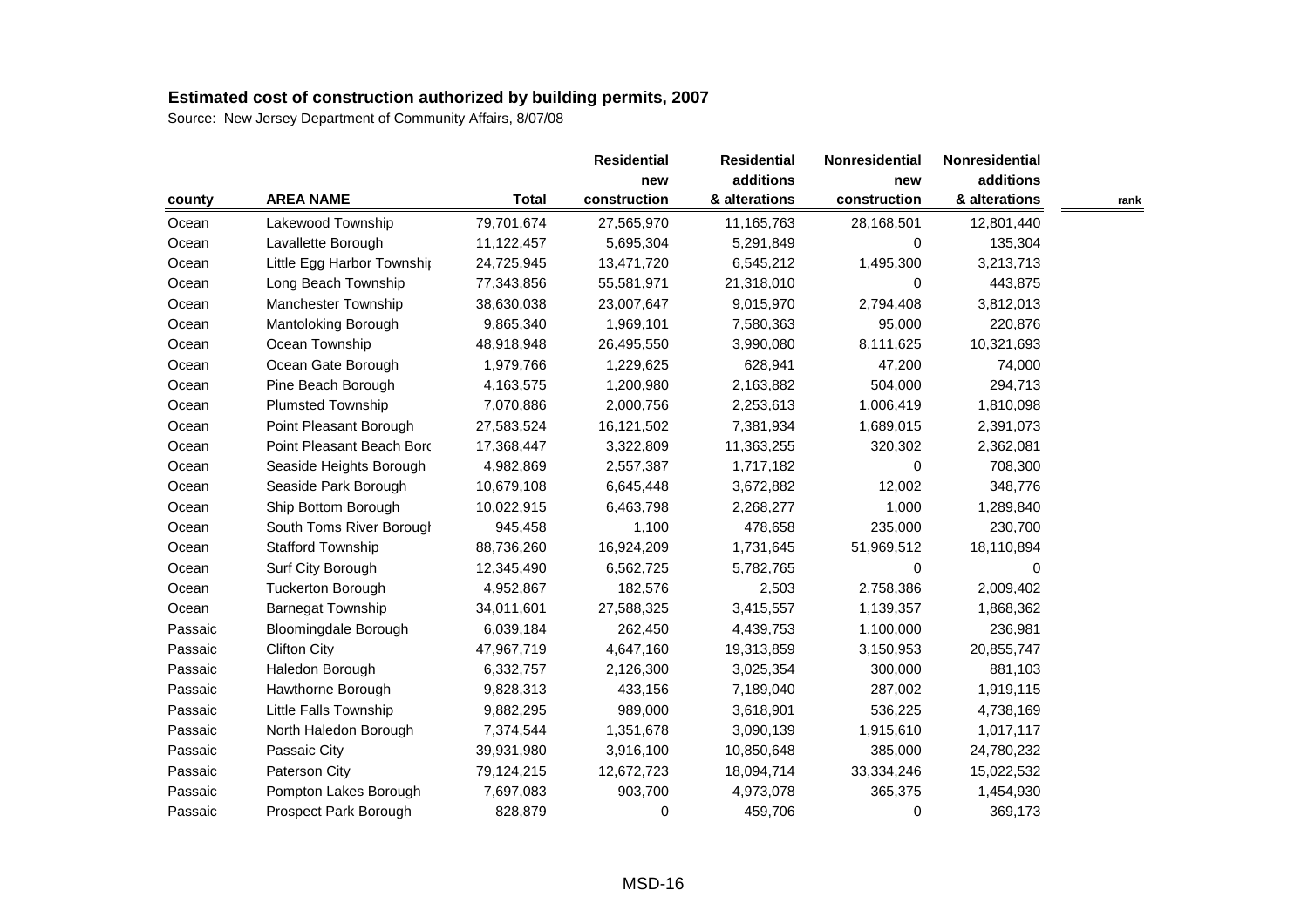| county   |                                  |              |              | <b>Residential</b> | Nonresidential | Nonresidential |      |
|----------|----------------------------------|--------------|--------------|--------------------|----------------|----------------|------|
|          |                                  |              | new          | additions          | new            | additions      |      |
|          | <b>AREA NAME</b>                 | <b>Total</b> | construction | & alterations      | construction   | & alterations  | rank |
| Passaic  | Ringwood Borough                 | 9,051,525    | 1,455,400    | 6,030,134          | 778,660        | 787,331        |      |
| Passaic  | Totowa Borough                   | 12,911,374   | 921,000      | 3,615,479          | 3,845,000      | 4,529,895      |      |
| Passaic  | Wanaque Borough                  | 36,570,480   | 19,580,647   | 3,472,777          | 8,021,215      | 5,495,841      |      |
| Passaic  | Wayne Township                   | 91,091,058   | 2,633,669    | 33,892,026         | 16,222,002     | 38,343,361     |      |
| Passaic  | West Milford Township            | 20,734,858   | 5,848,259    | 10,115,205         | 1,413,432      | 3,357,962      |      |
| Passaic  | West Paterson Borough            | 25,579,007   | 19,168,740   | 3,130,562          | 33,325         | 3,246,380      |      |
| Salem    | Alloway Township                 | 4,085,286    | 2,990,000    | 585,566            | 494,820        | 14,900         |      |
| Salem    | Elmer Borough                    | 3,601,375    | 127,701      | 253,585            | 19,226         | 3,200,863      |      |
| Salem    | Elsinboro Township               | 694,412      | 455,000      | 149,437            | 51,900         | 38,075         |      |
| Salem    | Lower Alloways Creek Twr         | 2,371,196    | 624,000      | 333,216            | 420,630        | 993,350        |      |
| Salem    | Mannington Township              | 2,285,319    | 470,135      | 1,160,254          | 78,200         | 576,730        |      |
| Salem    | Oldmans Township                 | 25,344,446   | 125,000      | 504,244            | 24, 192, 177   | 523,025        |      |
| Salem    | Penns Grove Borough              | 1,412,301    | 215,000      | 996,006            | 0              | 201,295        |      |
| Salem    | Pennsville Township              | 8,415,334    | 2,022,350    | 2,572,142          | 1,752,244      | 2,068,598      |      |
| Salem    | Pilesgrove Township              | 4,134,407    | 509,556      | 862,431            | 2,342,480      | 419,940        |      |
| Salem    | Pittsgrove Township              | 4,890,076    | 2,307,295    | 1,432,035          | 292,612        | 858,134        |      |
| Salem    | Quinton Township                 | 1,514,428    | 823,000      | 266,627            | 200,600        | 224,201        |      |
| Salem    | Salem City                       | 19,083,899   | 98,550       | 824,538            | 15,048,905     | 3,111,906      |      |
| Salem    | Carneys Point Township           | 3,466,367    | 661,504      | 1,406,631          | 87,300         | 1,310,932      |      |
| Salem    | <b>Upper Pittsgrove Township</b> | 3,489,036    | 1,669,390    | 1,103,304          | 379,244        | 337,098        |      |
| Salem    | Woodstown Borough                | 3,509,332    | 2,100,775    | 665,338            | 25,000         | 718,219        |      |
| Somerset | <b>Bedminster Township</b>       | 18,916,408   | 4,434,201    | 4,372,770          | 5,973,926      | 4,135,511      |      |
| Somerset | <b>Bernards Township</b>         | 48,540,108   | 9,276,463    | 24,070,496         | 650,451        | 14,542,698     |      |
| Somerset | Bernardsville Borough            | 30,994,520   | 11,876,303   | 14,150,397         | 154,303        | 4,813,517      |      |
| Somerset | Bound Brook Borough              | 16,487,663   | 3,070,427    | 7,180,800          | 2,605,300      | 3,631,136      |      |
| Somerset | <b>Branchburg Township</b>       | 41,035,662   | 2,683,950    | 10,165,081         | 4,155,274      | 24,031,357     |      |
| Somerset | <b>Bridgewater Township</b>      | 108,518,032  | 9,514,286    | 20,708,188         | 13,596,318     | 64,699,240     |      |
| Somerset | Far Hills Borough                | 4,278,076    | 560,000      | 3,476,596          | 0              | 241,480        |      |
| Somerset | Franklin Township                | 140,719,220  | 26,622,505   | 18,411,175         | 60,644,826     | 35,040,714     |      |
| Somerset | Green Brook Township             | 8,081,135    | 346,300      | 3,314,367          | 3,021,582      | 1,398,886      |      |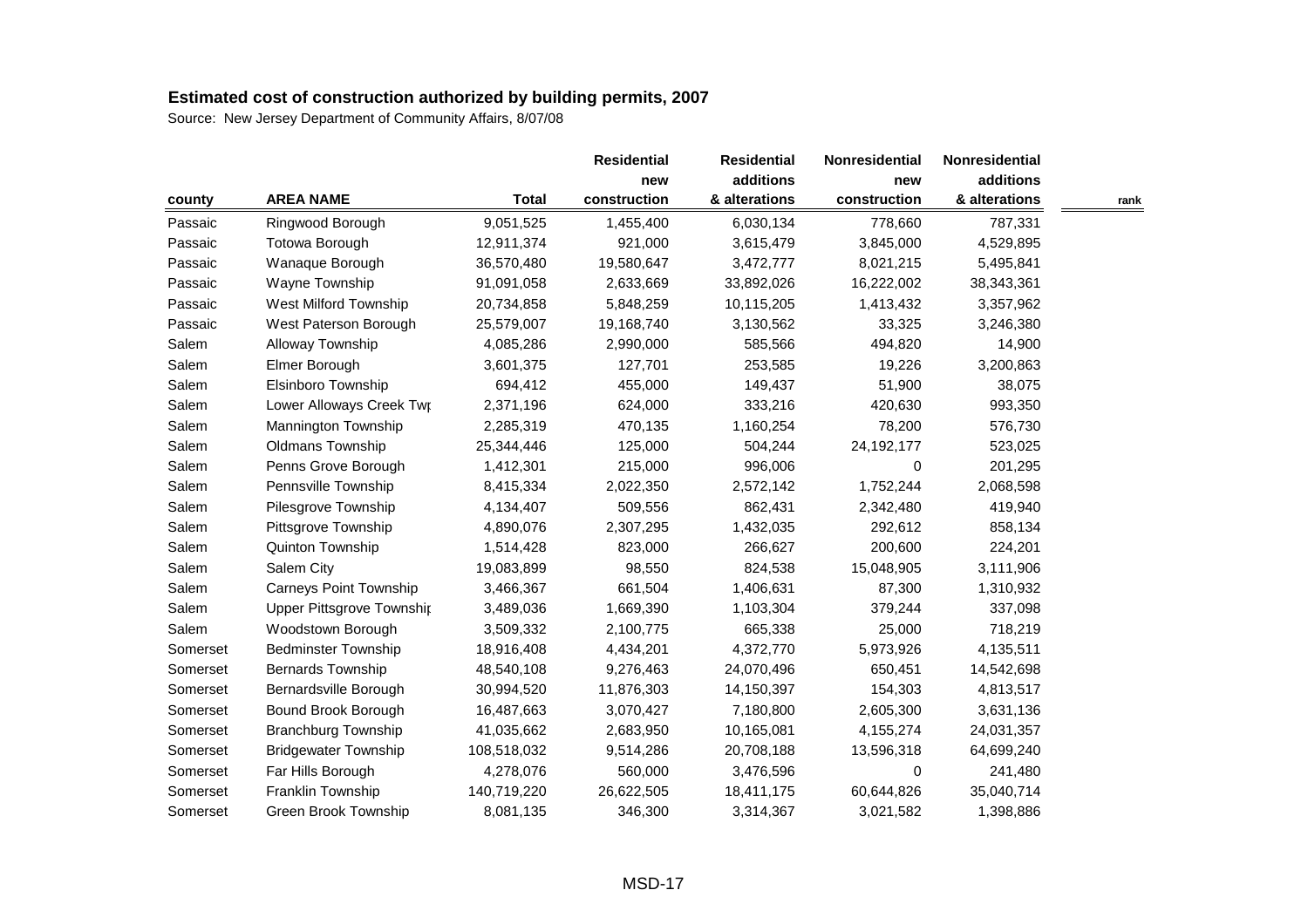|               |                            |              | <b>Residential</b> | <b>Residential</b> | Nonresidential | Nonresidential |      |
|---------------|----------------------------|--------------|--------------------|--------------------|----------------|----------------|------|
|               |                            |              | new                | additions          | new            | additions      |      |
| county        | <b>AREA NAME</b>           | <b>Total</b> | construction       | & alterations      | construction   | & alterations  | rank |
| Somerset      | Hillsborough Township      | 61,082,250   | 40,123,375         | 12,257,479         | 1,653,279      | 7,048,117      |      |
| Somerset      | Manville Borough           | 4,624,306    | 727,400            | 3,299,956          | 3,600          | 593,350        |      |
| Somerset      | Millstone Borough          | 481,976      | 275,000            | 139,224            | 60,001         | 7,751          |      |
| Somerset      | Montgomery Township        | 17,964,951   | 829,661            | 7,425,161          | 18,354         | 9,691,775      |      |
| Somerset      | North Plainfield Borough   | 5,359,841    | 100,200            | 2,952,707          | 0              | 2,306,934      |      |
| Somerset      | Peapack-Gladstone Boro     | 8,932,029    | 5,612,000          | 2,125,330          | 132,813        | 1,061,886      |      |
| Somerset      | Raritan Borough            | 9,235,087    | 325,300            | 1,486,169          | 0              | 7,423,618      |      |
| Somerset      | Rocky Hill Borough         | 708,604      | 0                  | 677,117            | 6,687          | 24,800         |      |
| Somerset      | Somerville Borough         | 35,558,271   | 1,330,600          | 3,719,355          | 2,248,750      | 28,259,566     |      |
| Somerset      | South Bound Brook Boro     | 1,346,511    | 186,350            | 780,376            | 12,500         | 367,285        |      |
| Somerset      | Warren Township            | 40,814,137   | 11,945,085         | 15,290,648         | 4,187,988      | 9,390,416      |      |
| Somerset      | Watchung Borough           | 14,510,875   | 3,370,000          | 5,779,281          | 1,632,875      | 3,728,719      |      |
| Sussex        | Andover Borough            | 632,441      | 0                  | 287,441            | 335,000        | 10,000         |      |
| Sussex        | Andover Township           | 7,684,773    | 2,998,417          | 3,736,429          | 335,000        | 614,927        |      |
| <b>Sussex</b> | <b>Branchville Borough</b> | 1,054,715    | 0                  | 391,989            | 13,800         | 648,926        |      |
| <b>Sussex</b> | <b>Byram Township</b>      | 6,404,303    | 3,854,405          | 2,086,983          | 102,000        | 360,915        |      |
| Sussex        | Frankford Township         | 10,309,482   | 4,155,014          | 3,282,213          | 2,050,363      | 821,892        |      |
| Sussex        | Franklin Borough           | 3,842,663    | 385,510            | 1,349,039          | 931,665        | 1,176,449      |      |
| Sussex        | Fredon Township            | 2,266,732    | 241,332            | 1,128,849          | 200,393        | 696,158        |      |
| Sussex        | Green Township             | 7,149,619    | 4,462,500          | 1,555,418          | 151,010        | 980,691        |      |
| Sussex        | Hamburg Borough            | 1,748,546    | 714,655            | 510,366            | 115,000        | 408,525        |      |
| <b>Sussex</b> | Hampton Township           | 7,293,754    | 1,050,650          | 2,970,766          | 1,705,714      | 1,566,624      |      |
| <b>Sussex</b> | Hardyston Township         | 21,615,400   | 4,972,127          | 2,955,166          | 12,291,403     | 1,396,704      |      |
| Sussex        | Hopatcong Borough          | 9,532,259    | 1,325,331          | 5,947,201          | 230,661        | 2,029,066      |      |
| Sussex        | Lafayette Township         | 3,762,860    | 1,693,450          | 910,322            | 180,455        | 978,633        |      |
| <b>Sussex</b> | Montague Township          | 5,439,195    | 3,411,390          | 1,016,552          | 394,996        | 616,257        |      |
| Sussex        | Newton Town                | 10,513,091   | 330,851            | 1,669,597          | 941,690        | 7,570,953      |      |
| Sussex        | Ogdensburg Borough         | 977,486      | 260,000            | 716,486            | 0              | 1,000          |      |
| Sussex        | Sandyston Township         | 2,996,678    | 1,084,650          | 954,719            | 803,451        | 153,858        |      |
| Sussex        | Sparta Township            | 42,335,737   | 14,575,041         | 13,459,290         | 6,944,429      | 7,356,977      |      |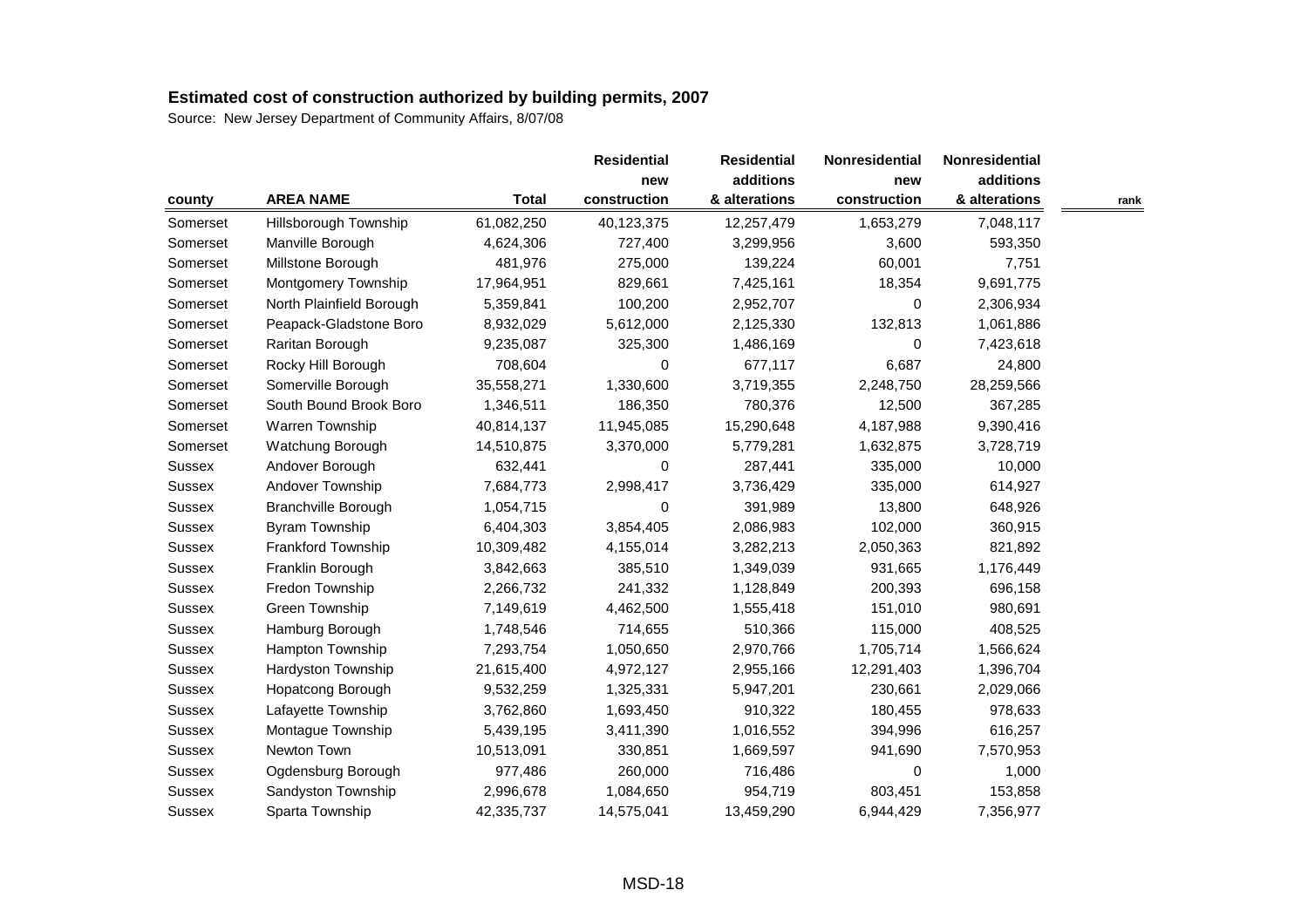|               |                           |              |              | <b>Residential</b> | Nonresidential | Nonresidential |      |
|---------------|---------------------------|--------------|--------------|--------------------|----------------|----------------|------|
|               |                           |              | new          | additions          | new            | additions      |      |
| county        | <b>AREA NAME</b>          | <b>Total</b> | construction | & alterations      | construction   | & alterations  | rank |
| Sussex        | Stanhope Borough          | 3,686,114    | 2,154,800    | 1,273,900          | 0              | 257,414        |      |
| Sussex        | Stillwater Township       | 3,548,119    | 592,954      | 2,178,789          | 327,410        | 448,966        |      |
| <b>Sussex</b> | Sussex Borough            | 504,681      | 2            | 329,946            | 53,241         | 121,492        |      |
| Sussex        | Vernon Township           | 28,215,393   | 3,978,803    | 13,797,168         | 1,379,533      | 9,059,889      |      |
| <b>Sussex</b> | <b>Walpack Township</b>   | 1            | 0            | 0                  | 0              | 1              |      |
| <b>Sussex</b> | Wantage Township          | 13,820,567   | 6,478,115    | 3,793,721          | 1,270,648      | 2,278,083      |      |
| Union         | Berkeley Heights Township | 48,959,901   | 7,593,000    | 16,702,856         | 350,000        | 24,314,045     |      |
| Union         | Clark Township            | 15,921,487   | 4,740,500    | 8,876,289          | 20,000         | 2,284,698      |      |
| Union         | Cranford Township         | 36,820,485   | 3,743,236    | 23,903,361         | 2,733,315      | 6,440,573      |      |
| Union         | Elizabeth City            | 164,870,422  | 30,983,111   | 13,977,624         | 97,191,900     | 22,717,787     |      |
| Union         | Fanwood Borough           | 8,480,997    | 791,601      | 6,214,636          | 1,020,001      | 454,759        |      |
| Union         | Garwood Borough           | 6,810,761    | 1,422,952    | 1,955,474          | 119,300        | 3,313,035      |      |
| Union         | Hillside Township         | 9,089,235    | 1,005,010    | 3,505,841          | 587,818        | 3,990,566      |      |
| Union         | Kenilworth Borough        | 9,339,178    | 1,178,840    | 3,000,726          | 0              | 5,159,612      |      |
| Union         | Linden City               | 43,320,698   | 4,057,946    | 7,843,652          | 15,716,068     | 15,703,032     |      |
| Union         | Mountainside Borough      | 11,524,086   | 3,216,162    | 7,477,339          | 22,000         | 808,585        |      |
| Union         | New Providence Borough    | 45,138,871   | 12,077,500   | 14,297,260         | 3,514,576      | 15,249,535     |      |
| Union         | <b>Plainfield City</b>    | 32,631,150   | 642,130      | 17,240,743         | 13,147,260     | 1,601,017      |      |
| Union         | <b>Rahway City</b>        | 54,538,000   | 5,592,570    | 36,276,130         | 31,500         | 12,637,800     |      |
| Union         | Roselle Borough           | 8,001,769    | 624,876      | 3,362,010          | 1,184,750      | 2,830,133      |      |
| Union         | Roselle Park Borough      | 8,143,499    | 1,026,382    | 2,942,324          | 0              | 4,174,793      |      |
| Union         | Scotch Plains Township    | 25,881,307   | 7,514,875    | 15,341,991         | 1,302,301      | 1,722,140      |      |
| Union         | Springfield Township      | 22,445,082   | 520,000      | 8,921,109          | 6,129,850      | 6,874,123      |      |
| Union         | Summit City               | 91,540,049   | 7,263,855    | 41,104,590         | 7,838,828      | 35, 332, 776   |      |
| Union         | Union Township            | 34,415,289   | 1,817,751    | 10,346,994         | 12,357,644     | 9,892,900      |      |
| Union         | Westfield Town            | 62,858,319   | 16,980,705   | 39,806,781         | 242,201        | 5,828,632      |      |
| Union         | Winfield Township         | 73,400       | 0            | 73,400             | 0              | 0              |      |
| Warren        | Allamuchy Township        | 7,696,855    | 1,305,875    | 150,000            | 507,400        | 5,733,580      |      |
| Warren        | Alpha Borough             | 2,109,146    | 463,650      | 987,981            | 467,200        | 190,315        |      |
| Warren        | <b>Belvidere Town</b>     | 2,065,158    | 240,500      | 1,100,821          | 16,648         | 707,189        |      |